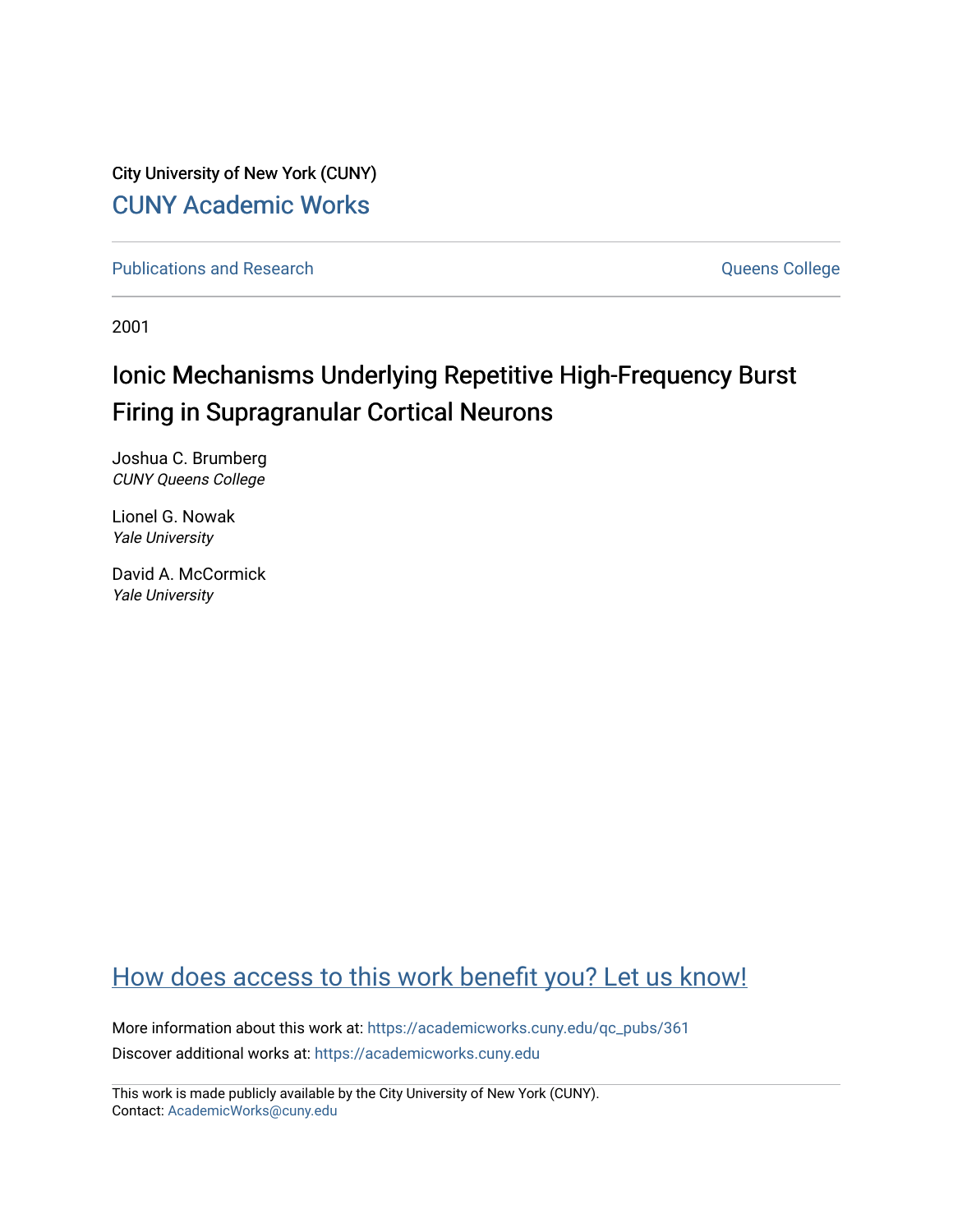# **Ionic Mechanisms Underlying Repetitive High-Frequency Burst Firing in Supragranular Cortical Neurons**

# **Joshua C. Brumberg, Lionel G. Nowak, and David A. McCormick**

*Section of Neurobiology, Yale University School of Medicine, New Haven, Connecticut 06510*

Neocortical neurons in awake, behaving animals can generate high-frequency  $(>300$  Hz) bursts of action potentials, either in single bursts or in a repetitive manner. Intracellular recordings of layer II/III pyramidal neurons were obtained from adult ferret visual cortical slices maintained *in vitro* to investigate the ionic mechanisms by which a subgroup of these cells generates repetitive, high-frequency burst discharges, a pattern referred to as "chattering." The generation of each but the first action potential in a burst was dependent on the critical interplay between the afterhyperpolarizations (AHPs) and afterdepolarizations (ADPs) that followed each action potential. The spikeafterdepolarization and the generation of action potential bursts were dependent on Na<sup>+</sup>, but not Ca<sup>2+</sup>, currents. Neither blocking of the transmembrane flow of  $Ca^{2+}$  nor the intracellular chelation of free  $Ca^{2+}$  with BAPTA inhibited the generation of intrinsic bursts. In contrast, decreasing the extracellular Na<sup>+</sup>

Cortical neurons *in vivo* frequently generate repetitive or single bursts of action potentials (Baranyi et al., 1993; Gray and McCormick, 1996). These bursts can occur with a relatively low intraburst frequency  $(<300 \text{ Hz})$  and be facilitated by slow wave sleep (Evarts, 1962, 1964), or they can occur with a higher intraburst frequency  $(>300 \text{ Hz})$  and be especially pronounced in the behaving animal (Gray and di Prisco, 1997). A subset of layer V pyramidal neurons generates intrinsic bursts of action potentials at 100–300 Hz, and depolarization of these cells typically results in inhibition of these burst discharges (McCormick et al., 1985; Chagnac-Amitai et al., 1990; Mason and Larkman, 1990; Wang and McCormick, 1993). In contrast, another subset of cortical neurons, called "chattering" cells, can generate bursts with intraburst frequencies of 300–750 Hz and interburst frequencies of 10–80 Hz (Gray and McCormick, 1996; Steriade et al., 1998). The generation of repetitive burst discharges in these neurons is correlated with the generation of gamma frequency (30–70 Hz) oscillations in the local field potential (Gray and Singer, 1989). Although the functional consequences of burst discharges are not yet fully known, several studies have suggested that bursts may form a particularly powerful or relevant signal within cortical

concentration or pharmacologically blocking  $Na<sup>+</sup>$  currents with tetrodotoxin, QX-314, or phenytoin inhibited bursting before inhibiting action potential generation. Additionally, a subset of layer II/III pyramidal neurons could be induced to switch from repetitive single spiking to a burst-firing mode by constant depolarizing current injection, by raising extracellular  $K^+$  concentrations, or by potentiation of the persistent  $Na<sup>+</sup>$  current with the  $Na<sup>+</sup>$  channel toxin ATX II. These results indicate that cortical neurons may dynamically regulate their pattern of action potential generation through control of Na<sup>+</sup> and K<sup>+</sup> currents. The generation of high-frequency burst discharges may strongly influence the response of postsynaptic neurons and the operation of local cortical networks.

*Key words: bursting; Na<sup>+</sup> currents; chattering cells; visual cortex; afterdepolarizations; afterhyperpolarizations*

networks (Lisman, 1997; Snider et al., 1998) as well as within the bursting neuron itself (Helmchen et al., 1999).

The mechanisms of intrinsic bursting have been investigated in several different cell types (Llinas, 1988; Jensen et al., 1994; Traub et al., 1994; Azouz et al., 1996; Raman and Bean, 1997). Generally, burst firing is accomplished through the activation of either a subthreshold membrane conductance that initiates action potentials or a suprathreshold membrane conductance that once activated evokes two or more action potentials. Calcium-,  $Na<sup>+</sup>$ -, and  $Ca<sup>2+</sup>$ -activated conductances have all been implicated in burst generation. Hippocampal (Wong and Stewart, 1992; Traub et al., 1994) and layer V neocortical (Schwindt and Crill, 1999) pyramidal cells may initiate somatic Na<sup>+</sup> action potentials from a slow  $Ca^{2+}$  potential generated within the dendrites. Alternatively, bursts in subicular (Mattia et al., 1997) and sensorimotor cortical neurons (Franceschetti et al., 1995; Guatteo et al., 1996) may be generated through a voltage-dependent  $Na<sup>+</sup>$  conductance, independent of  $Ca^{2+}$ . Intracellular recordings *in vivo* from chattering cells suggest that these bursts are generated through an unidentified suprathreshold mechanism initiated by the occurrence of action potentials (Gray and McCormick, 1996).

Importantly, the firing properties of some cortical neurons can convert from single spiking to burst generating after prolonged activation (Kang and Kayano, 1994; McCormick and Nowak, 1996). The ability of a neuron to change its output pattern could play a role in modulating synaptic efficacy, because bursts may be a mechanism by which cortical synapses become more reliable (Lisman, 1997).

In the present paper, the ionic mechanisms underlying both chattering and induced chattering in cortical neurons were studied using the ferret *in vitro* slice preparation. Results indicate that

Received Jan. 21, 2000; revised April 13, 2000; accepted April 14, 2000.

This work was supported by National Institute of Mental Health National Research Service Award F32MH12358-01 (J.C.B.) and National Eye Institute Grant 1-R01-EY12388 (D.A.M.). Additional information may be obtained at www. mccormicklab.org. Thanks to Hal Blumenfeld, Anita Luthi, and James Monckton for critical discussions and reviewing this manuscript.

Correspondence should be addressed to Dr. Joshua C. Brumberg, Section of Neurobiology, Yale University School of Medicine, 333 Cedar Street, New Haven, CT 06510. E-mail: brumberg@biomed.med.yale.edu.

Copyright © 2000 Society for Neuroscience 0270-6474/00/204829-15\$15.00/0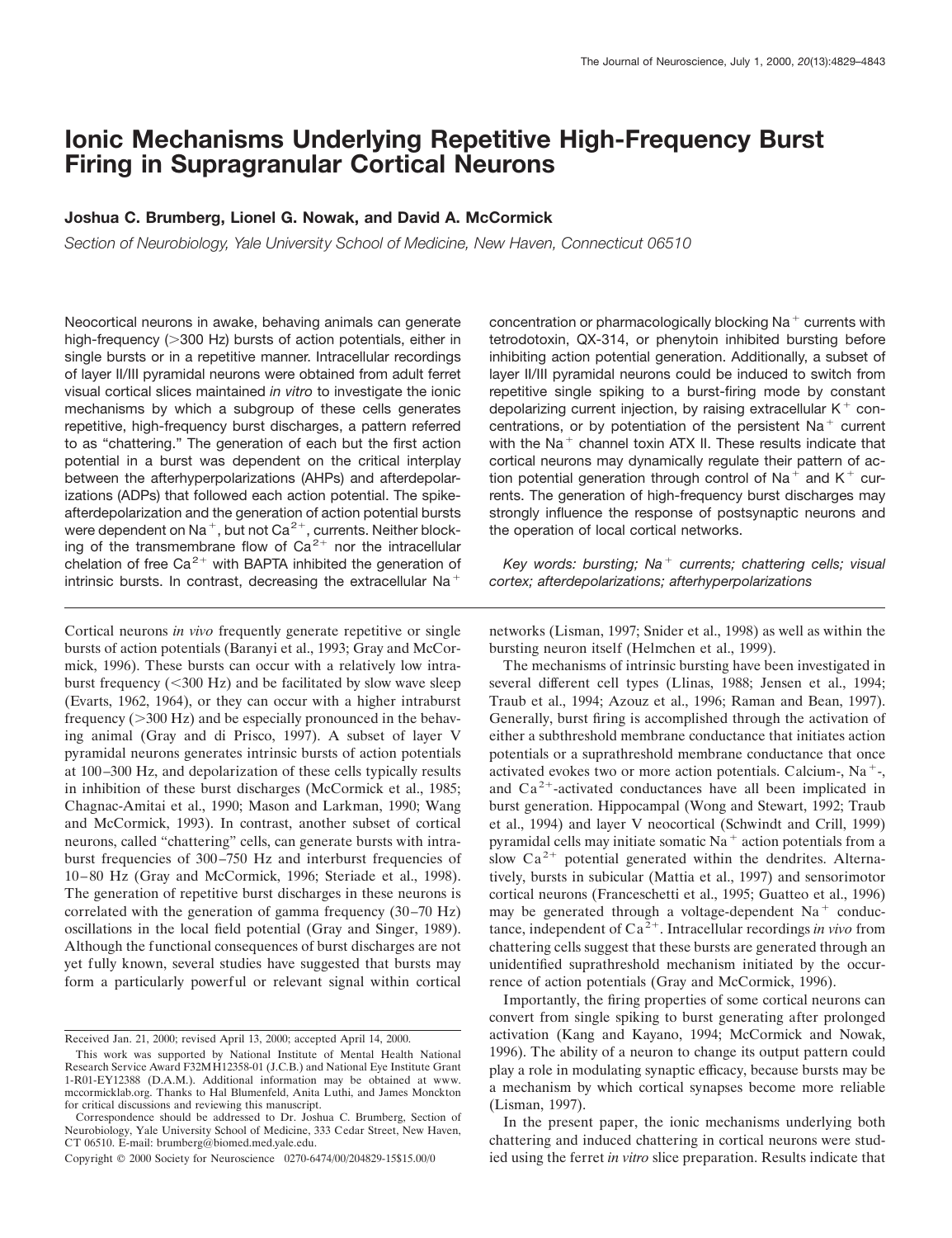chattering, as well as induced bursting, is dependent on a sodium current and is calcium independent.

#### **MATERIALS AND METHODS**

*Preparation of slices and solutions.* Slices were obtained from 1- to 9-month-old male or female ferrets (Marshall Farms). The ferrets were deeply anesthetized with sodium pentobarbital (30 mg/kg) and decapitated. The brain was removed quickly, and the hemispheres were separated with a midline incision. Coronal slices of visual cortex were cut using a DSK microslicer (model DTK-1000, Ted Pella, Inc.). To maintain tissue viability, a modification of the technique developed by Aghajanian and Rasmussen (1989) was used. During the preparation of the cortical slices, the tissue was kept in a solution in which NaCl had been replaced with sucrose, and the osmolarity was maintained at 307 mOsm. After preparation, the slices were maintained in an interface style chamber (Fine Scientific Tools) and allowed to recover for at least 2 hr at 34–36°C. The bathing medium contained (in mm): 124 NaCl, 2.5 KCl, 2 MgSO<sub>4</sub>,  $1.25$  NaH<sub>2</sub>PO<sub>4</sub>,  $1.2$  CaCl<sub>2</sub>,  $26$  NaHCO<sub>3</sub>,  $10$  dextrose, and was aerated with 95%  $O_2$ , 5%  $CO_2$  to a final pH of 7.4. For the first 10 min that the slices were in the recording chamber, the bathing medium contained an equal mixture of the bathing and slicing solutions with 2.0 mm  $CaCl<sub>2</sub>$ . After this incubation period, the slice solution was switched to medium containing 1.2 mm CaCl<sub>2</sub>.

Sharp microelectrodes were pulled from medium-walled glass (1BF100; WPI) on a Sutter Instruments P-80 micropipette puller and beveled on a Sutter Instruments beveler to a final resistance of 80–120 M $\Omega$ . Electrodes were filled with 2 M potassium acetate (KAc) and sometimes with  $1.5-2\%$  (w/v) biocytin for subsequent histological identification of recorded cells.

To investigate the intrinsic mechanisms of high-frequency burst discharge in cortical neurons, ionic substitutions and pharmacological manipulations were used. In experiments examining the role of calcium in burst generation, several strategies were used. First, calcium was replaced in the bathing solution by 2 mm  $MnCl<sub>2</sub> (NaH<sub>2</sub>PO<sub>4</sub> was also removed from$ the bathing solution to prevent precipitation). A second strategy was to backfill the tips of the intracellular microelectrodes with the calcium chelator BAPTA (Sigma, St. Louis, MO) in concentrations of either 50 or 100 mM. Finally, the antiepileptic ethosuximide, which may reduce t-type  $Ca^{2+}$  channels, was added to the bathing solution (5 or 10 mm; Sigma).

The role of  $Na<sup>+</sup>$  currents in burst generation was investigated using similar strategies. First, NaCl was replaced in the bathing medium with 126 mm cholineCl (leaving 27.25 mm Na<sup>+</sup>). Second, Na<sup>+</sup> channels were blocked intracellularly using the quaternary lidocaine derivative QX-314 (10 mM in microelectrode; RBI, Natick, MA). Third, the Na<sup>+</sup> channel blocker tetrodotoxin (TTX, 1  $\mu$ M; Sigma) was either bath-applied or applied using a puffer pipette (see below). Fourth, the  $Na<sup>+</sup>$  channel antagonist phenytoin was added to the bathing medium (120  $\mu$ M; Sigma). Finally, the sea anemone *sulcata* toxin, ATX II (50  $\mu$ M in pipette mixed in slice solution without divalent cations) (Calbiochem, La Jolla, CA), was pressure-ejected using brief pulses of pressurized  $N_2$  (10–250 msec; 200–350 kPa) applied to the back end of a micropipette  $(1-4 \mu m)$  tip diameter) positioned on the surface of the slice in close proximity to the recording microelectrode. Each pulse resulted in the ejection of  $\sim$ 1–20 pl of solution. ATX II acts specifically to impede sodium channel inactivation, trapping the Na<sup>+</sup> channel in a persistently conducting state (Romey et al., 1976; for review, see Alsen, 1983).

*Intracellular recordings* in vivo. To compare the electrophysiological properties of chattering cells *in vitro* with those obtained *in vivo*, these properties were measured in a few cells obtained from the primary visual cortex of halothane/ $N_2O$ -anesthetized cats during the performance of other studies (Gray and McCormick, 1996).

*Data collection and analysis.* Our present *in vitro* recordings were confined to layer II/III of the visual cortex because previous *in vivo* studies have identified chattering cells as residing within these layers (Gray and McCormick, 1996). Initially, extracellular recordings were made using tungsten microelectrodes  $(<1$  M $\Omega$ ; Fredrick Hare Co.) to determine both slice viability and the presence of chattering cells. Neocortical slices often have little spontaneous activity, and to search for the presence of chattering cells, the metabotropic glutamate agonist (1*S*,3*R*)- 1-aminocyclopentane-1,3-dicarboxylic acid, (ACPD; Tocris Cookson Inc.) was pressure-applied (500  $\mu$ M in pipette; see Fig. 1*A*). The extracellular recordings were digitized onto VCR tapes for subsequent off-line analysis using the Spike 2 data collection software (Cambridge Electronic Design). The effect of ACPD application was transient (see Fig.

1*A*) and appeared to have no long-lasting influences on the cellular activity. Additionally, ACPD was only used in the initial extracellular experiments to determine the existence and percentage of chattering cells in different extracellular  $Ca^{2+}$  concentrations and in ferrets of different ages. Intracellular recordings were attempted only in those slices in which the extracellular recordings demonstrated the presence of a significant number of chattering neurons. Typically, these slices appeared to be "healthiest" in that they also exhibited a high density of neurons that generated relatively thin action potentials, similar to those recorded *in vivo*. Intracellular recordings were performed with an Axoclamp 2B intracellular amplifier (Axon Instruments). These recordings were digitized at 44 kHz (Neuro-Corder DR-886, Neuro Data Instruments Corp.) and recorded to VCR tapes for subsequent off-line analysis.

Once a stable intracellular recording had been obtained (resting  $V_m$  of  $-60$  mV or more negative, overshooting action potentials, ability to generate repetitive spikes to a depolarizing current pulse), the cell was classified, according to its discharge pattern to an injected current pulse, as either intrinsically bursting (intraburst frequency  $\langle 300 \text{ Hz} \rangle$ , regular spiking, fast spiking, or chattering (repetitive generation of two or more spikes per burst with an intraburst frequency of  $>300$  Hz) (McCormick et al., 1985; Gray and McCormick, 1996). Intrinsically bursting neurons typically discharge a single burst of action potentials, followed by repetitive single spikes, whereas chattering cells burst repetitively during maintained depolarization. Spiking characteristics of chattering cells were measured off-line using the Spike2 data collection system or Axoscope 8.0 (Axon Instruments). Statistics were computed using either Statview (Abacus Concepts) or Microsoft Excel on a PC.

*Histology.* After a recording was complete, the slice was then fixed in 4% paraformaldehyde in 0.1 M phosphate buffer. Slices were subsequently placed in 20% sucrose in 0.1 M phosphate buffer, sectioned on a freezing stage sliding microtome at 60  $\mu$ m thickness, and reacted using an ABC kit (Vector Laboratories, Burlingame, CA) (Horikawa and Armstrong, 1988). The sections were then mounted, dehydrated, defatted, and coverslipped using Permount mounting media. Sections were then observed using a Zeiss Axioplan2 microscope, and images were captured using a ProgRes camera and Adobe Photoshop (Adobe) on a Macintosh computer. The general morphological features of the filled cells, as well as their laminar locations, were then noted.

#### **RESULTS**

Although extracellular and intracellular recordings *in vivo* have previously described the presence and properties of a subgroup of neurons, called chattering cells, that generate high-frequency  $(>300$  Hz) burst discharges composed of relatively short duration  $(< 0.6$  msec measured at half height) action potentials, these cells are not commonly found in slices of cerebral cortex maintained *in vitro*. One possible explanation of the low incidence of chattering cells *in vitro* is that the discharge mode of these cells depends critically on factors modified by the *in vitro* technique. Therefore, as a first step in the present study, we determined what conditions are required for the occurrence of chattering *in vitro*. For that purpose we performed a series of extracellular recording experiments (13 experiments, 315 single-unit recordings) while neurons were activated by local application by pressure ejection of the metabotropic glutamate receptor agonist ACPD  $(500 \mu M)$  in the pipette). ACPD was used only for the experiments in which we assessed the frequency of chattering cells using extracellular recording techniques; ACPD was not used for any subsequent recording experiments.

Two differences between *in vitro* and *in vivo* studies were examined. The first was the age of the animal. Previous *in vivo* intracellular recordings of chattering cells were obtained from adult cats (Gray and McCormick, 1996; Steriade et al., 1998), whereas most *in vitro* studies make use of young animals. The second difference corresponds to differences in the ionic environment, especially concerning extracellular calcium concentration. The extracellular calcium concentration measured in brain interstitial fluid is  $\sim$ 1.2 mm (Hansen, 1985), whereas, traditionally, *in*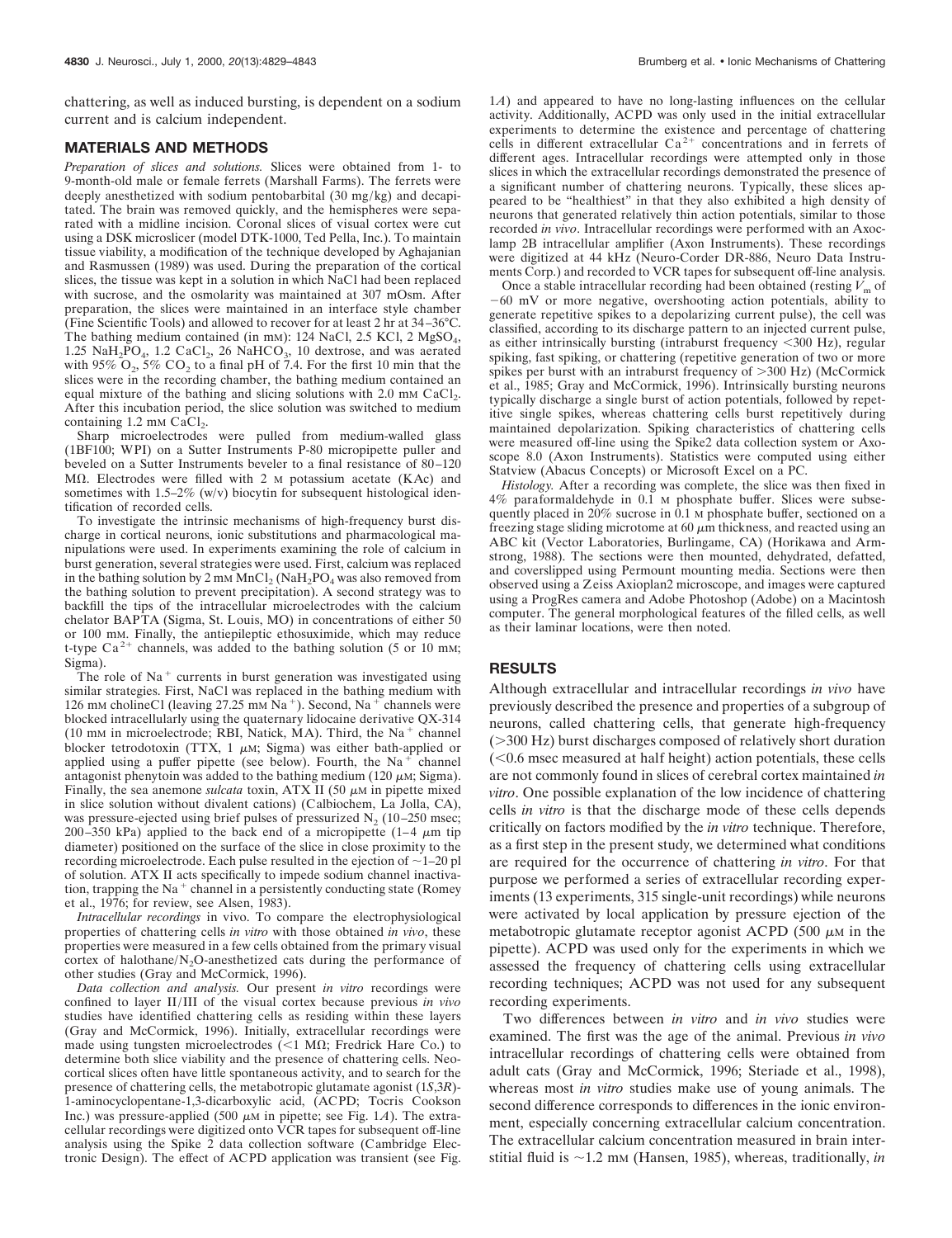

*Figure 1.* ACPD (500  $\mu$ M in pipette) activates chattering cells in a previously quiescent slice (*A,a*). Expanding the extracellular recording (*A,b*) reveals high-frequency repetitive bursts. The interburst frequencies are the *bottom data points* in *A,c*, and the intraburst frequency of this is .300 Hz (*A,c*, *top traces*). The developmental progression of the incidence of chattering is displayed in *C*. The *bars* represent the percentage of bursting neurons observed in the different aged animals or in *B* how the incidence of chattering was affected by different concentrations of extracellular  $Ca^{2+}$ . The *numbers* above the *bars*  $(B, C)$  represent the number of chattering cells responsive to ACPD and the total number of units recorded.

*vitro* studies are performed with extracellular calcium concentration of 2 mm or more.

Figure 1*A,a* shows a typical *in vitro* extracellular recording performed in a slice isolated from an adult  $($ >3 months) ferret and maintained in an ACSF containing 1.2 mm calcium. The application of ACPD induced firing in a previously silent cell. Closer examination of the response (*A,b*, *expanded trace*) reveals that the firing consisted of high-frequency bursts of two to three action potentials each. The *graph* in Figure 1*A,c* represents the instantaneous firing frequency for the same cell and for the same

epoch. Two frequency bands can be seen. The first one, which remains constant at  $\sim$ 420 Hz, corresponds to the intraburst frequency; the second one, between 1 and 11 Hz, corresponds to the interburst frequency that increases and then slowly decreases in response to application of ACPD. Note that although the interburst frequency varies in the 10-fold range, the intraburst frequency remains constant, a feature typical of chattering cells.

The incidence of high-frequency  $(>\!\!300$  Hz) bursting neurons in the supragranular layers exposed to different calcium concentrations during the extracellular recording experiments performed in adult  $(>= 3$  months) animals is summarized in Figure 1*B*. High-frequency repetitive bursting neurons, using extracellular recording techniques, were observed in only 5% of the cells with 2 mm extracellular calcium; the incidence increased to 39% when 1.2 mm extracellular calcium concentration was used. The effect of calcium on the incidence of high-frequency bursting neurons is highly significant ( $\chi^2$  test,  $p < 0.0001$ ).

The age of the animal also had a profound effect on the probability of observing high-frequency bursting neurons. With 1.2 mM calcium concentration in the ACSF, no cell with burst frequency > 300 Hz could be observed in ferrets between 1 and 2 months old (Fig. 1*C*). In ferrets between 2 and 3 months old, the incidence of high-frequency bursting neurons was only 5%, but it increased, as mentioned previously, to 39% for ferrets older than 3 months. The effect of age on the incidence of high-frequency bursting neurons is also highly significant ( $\chi^2$  test,  $p < 0.0001$ ).

High-frequency bursting neurons as described above may not be equated with chattering cells; instead, the high-frequency bursting observed could have been an effect of ACPD on neurons that otherwise would not have generated such bursts. Intracellular recordings in the absence of ACPD confirmed, however, that chattering cells were observed only in animals that were older than 3 months of age. Recordings from visual cortical slices obtained from ferrets that were between 2 and 3 months of age revealed regular spiking ( $n = 24$ ), intrinsically bursting ( $n = 4$ ), or fast spiking neurons ( $n = 1$ ) but no chattering cells (1.2 mm Ca<sup>2+</sup> used), whereas intracellular recordings from animals that were 4 months of age or older did confirm the presence of chattering cells (Fig. 2).

As a result, all subsequent experiments used visual cortical tissue obtained from ferrets that were at least 4 months old. In these conditions, and provided the ACSF contained only 1.2 mm calcium, chattering cells similar in all respects to those recorded *in vivo* (Fig. 3) could be recorded, although with intracellular recordings their incidence was lower than when using extracellular recording techniques (approximately only 4% of neurons recorded from intracellularly were classified as chattering cells). It is unclear why chattering cells were less frequently encountered using intracellular recording techniques. We did find it more difficult to obtain stable recordings from chattering cells than regular spiking pyramidal cells. Similarly, interneurons are also encountered at frequencies lower than predicted based on the known cytology. One possibility is that the chattering state of action potential generation can be disrupted by the small leak associated with sharp electrode recording.

The effects of calcium may be related to the fact that decreasing extracellular  $Ca^{2+}$  increases excitability in neuronal tissue (Frankenhaeuser and Hodgkin, 1957; Hille 1968). Extracellular Ca<sup>2+</sup> has been proposed to stabilize ionic pores within the membrane and screen charges in the vicinity of the plasma membrane (Hille, 1992). Thus decreasing extracellular  $Ca^{2+}$  renders the cells more excitable and perhaps more likely to "chatter."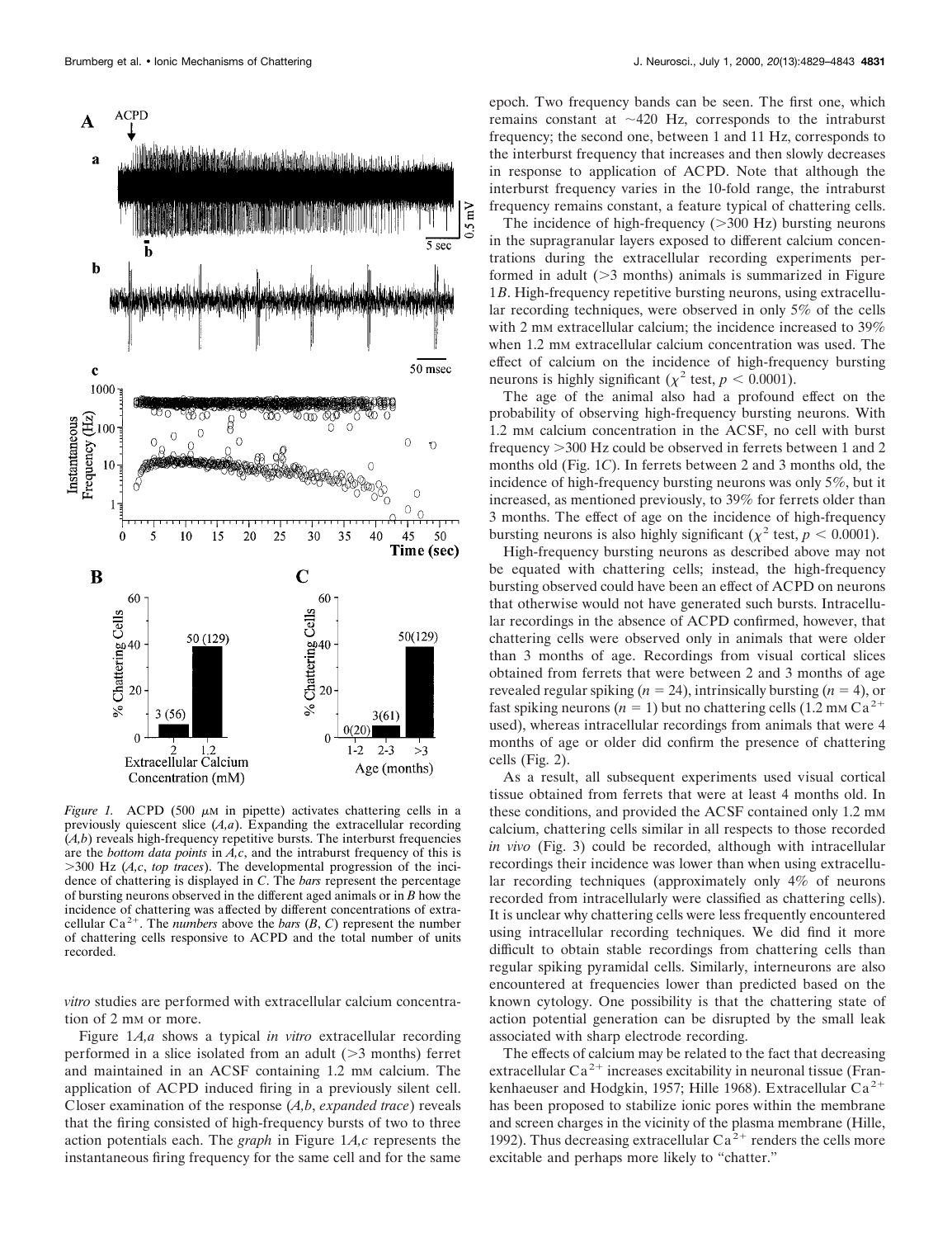

#### *Figure 2.* Response of a chattering cell to different amplitudes of current injection. Current pulses lasted 120 msec, and the amplitude of each pulse is to the *left* of each voltage trace (*A*). Increasing the amplitude of the injected current pulse increases the interburst frequency (*B*). *C* plots the interburst frequency ( *y*-axis) as a function of the burst number (*x*-axis) for another neuron. The interburst frequency is lowest for the first interval and then shortens and reaches a plateau. This effect is independent of the intensity of the injected current (*D*). Plotted are the interburst frequencies (*y*-axis) of the first ( $\odot$ ), second  $(+)$ , and third  $(•)$  interburst intervals as a function of the strength of the injected current pulse (*x*-axis). In every case the interburst interval is longest for the first interval, and there is no difference between the second and third intervals. Note the amplitude and time courses of the afterhyperpolarizations after a single burst  $(A, 0.2 \text{ nA})$  and after repetitive burst firing (*A*, 1.0 nA).

#### **Spiking characteristics of chattering cells**

Chattering neurons *in vitro* ( $n = 67$ ) were characterized by the generation of repetitive high-frequency bursts of action potentials in response to the intracellular injection of depolarizing current pulses (Fig. 2*A*). This pattern of repetitive burst generation is different from the behavior of the intrinsic burst-generating (IB) pyramidal cells that are most often recorded in layer V. In IB cells a burst of action potentials typically occurs only once at the beginning of the pulse response and is followed by repetitive single action potential discharge (McCormick et al., 1985). Alternatively, these cells may generate repetitive bursts, but only at a relatively low interburst frequency of  $\leq$ 15 Hz (Agmon and Connors, 1989). One way to quantify the inactivation of burst discharge is to calculate the ratio of the number of bursts present in the first half of the pulse to the number of bursts for the whole pulse. For chattering cells as a population, this ratio was found to be  $62 \pm 7\%$  ( $n = 11$ , range 51–70%). For IB neurons recorded in layer II/III under the same conditions as for the chattering cells, this ratio averaged 98  $\pm$  4% (*n* = 6, range 89–100%).

Another defining characteristic of chattering cells is their high intraburst frequency. At the population level, the mean intraburst frequency is  $400 \pm 57$  Hz ( $n = 11$ , range 310–473 Hz). This is considerably higher than for IB neurons (166  $\pm$  36 Hz, *n* = 6). Action potential width (measured at half height for the first action potential of the bursts) for chattering cells averages  $0.40 \pm 0.11$ msec  $(n = 11$ , range 0.21–0.54). This is significantly less (*t* test,  $p = 0.03$ ) than the width obtained for regular spiking cells recorded in the same conditions  $(0.53 \pm 0.15 \text{ msec}, n = 15 \text{, range})$ 0.18–0.75), although the distribution of spike width for the two populations shows considerable overlap. The duration of action

potentials in chattering cells was also significantly ( $p = 0.0015$ ) less than spike width in IB neurons  $(0.61 \pm 0.10 \text{ msec}, n = 6,$ range 0.45–0.69 msec).

The action potential height for chattering cells (measured from spike threshold, for the first spike of the burst) averaged  $74 \pm 22$ mV. This was not significantly different from action potential height for regular spiking (77  $\pm$  6 mV;  $p = 0.6$ ) or for IB neurons  $(82 \pm 8 \text{ mV}; p = 0.4)$ . In chattering cells, the amplitude of the first action potential within the burst is the largest, with subsequent action potentials having only slightly smaller amplitudes, attributable most likely to  $Na<sup>+</sup>$  channel inactivation. On average, the second action potential of the burst displayed a height 10% smaller than that of the first, owing to changes in both the maximal height of the action potential and a small increase in action potential threshold (Figs. 3*A*, 4*A*).

An important property of action potential generation in chattering neurons is that each action potential or burst of action potentials was followed by a fast afterdepolarization (ADP) (see below and Figs. 3, 4). A couple of cells showed features intermediate between bursting and chattering cells (see *traces* in Figs. 10*C*, 12*A*). Similarly to bursting neurons, these cells generate a burst of action potentials only at the beginning of the current pulse. However, these cells displayed spike width  $(< 0.5$  msec) and intraburst frequency  $(>300 \text{ Hz})$  similar to those of chattering cells (these cells have not been included for the comparative statistics given above). Another feature of these cells was the prominent ADP that followed single action potential firing. These cells typically could be induced to chatter with steady depolarization, as described in the second part of Results (see below).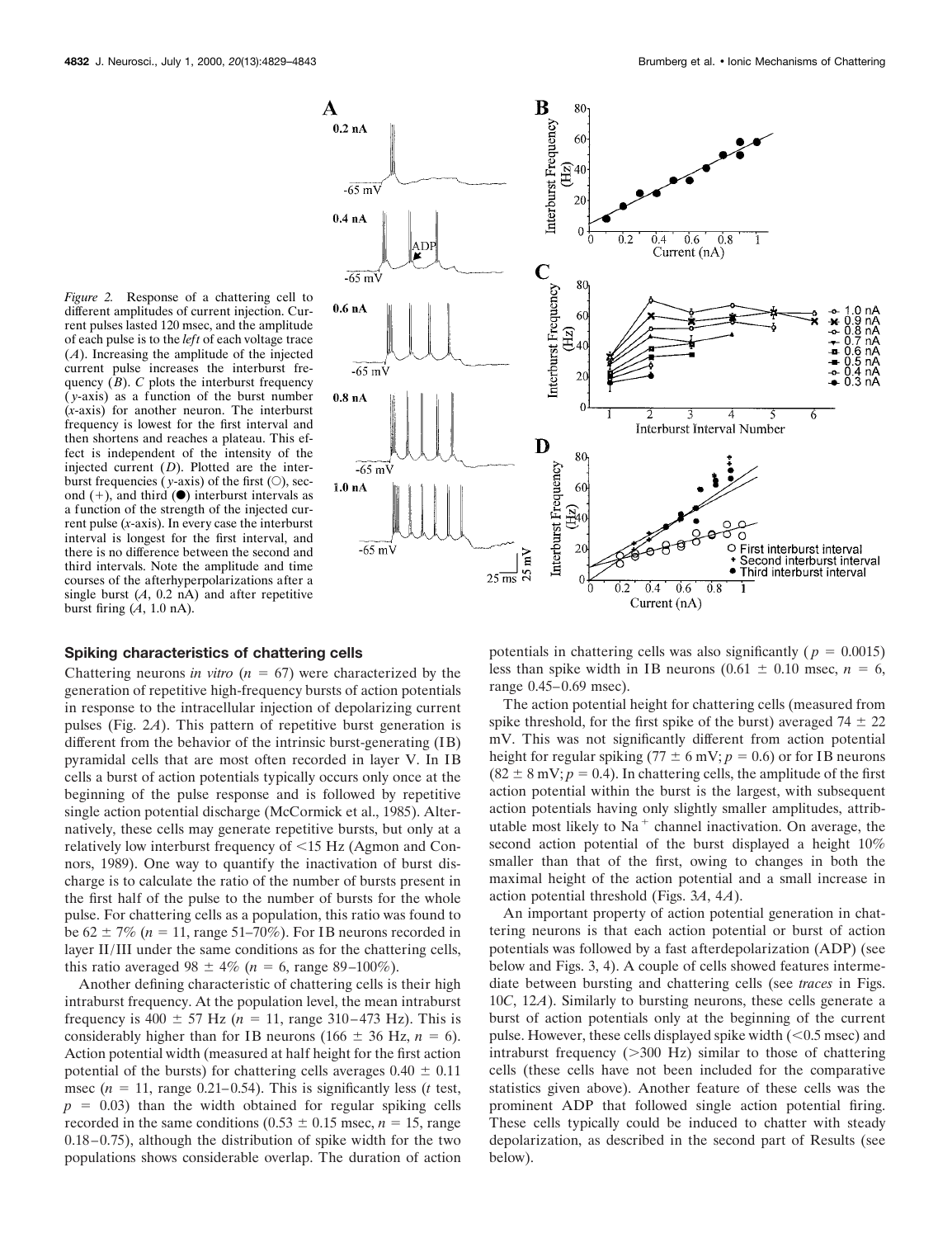

*Figure 3.* Properties of a chattering cell in the cat visual cortex *in vivo*. *A*, Intracellular injection of a depolarizing current pulse reveals repetitive burst firing at 71 Hz. *B*, Intracellular injection of a short depolarizing current pulse results in the activation of a single action potential that exhibits a prominent fast afterhyperpolarization and afterdepolarization. Short depolarizing current pulses did not activate bursts of spikes that outlasted the duration of the current pulse. *C*, Increasing the duration of the current pulse resulted in the generation of bursts of action potentials and eventually in the generation of repetitive burst firing.

In chattering cells, increasing the intensity of the injected current pulse decreased the interburst interval and therefore increased the number of burst discharges ( $n = 23$  of 23 chattering neurons tested). For the chattering cell shown in Figure 2*A*, the interburst frequency in response to a  $+0.4$  nA, 120 msec pulse was 25 Hz and at  $+1.0$  nA it was 50 Hz.

The burst frequency (for all bursts, averaged for each current intensity) as a function of current injected is illustrated for another cell in Figure 2*B*. For this cell the slope of the regression line is 54 Hz/nA. At the population level, the slope of the burst rate versus injected current was  $58 \pm 23$  Hz/nA (range 30-116 Hz/nA,  $n = 11$ ). According to the regression line obtained between current injected and burst frequency, the amount of current required to obtain a burst discharge at 40 Hz is  $0.77 \pm$ 0.19 nA (range 0.50–1.10 nA), which is well within the range of the net synaptic current that cortical cells receive during responses to visual stimuli (Ahmed et al., 1998).

Typically, the number of action potentials in the first burst is greater than the number of spikes in the next bursts (Fig. 2*A*). In general, the number of action potentials within a burst remains constant with increasing intensities of current injections. However, the number of action potentials in the first burst increased with increasing intensity of depolarizing current injected (Fig. 2*A*).

Interburst frequency versus current injected was also quantified for the successive bursts of the discharge (Fig. 2*C*,*D*). This analysis revealed that chattering cells did not show obvious adaptation in their burst discharge (Fig. 2*C*). In fact, we found that chattering cells displayed the opposite of adaptation, with the interburst frequency for the second interburst interval often being shorter than for the first. As a consequence, the slope for the first interburst frequency versus current injected is less steep than for the second or third (Fig. 2*D*). This was true also at the population



*Figure 4.* Properties of chattering cells in ferret visual cortex *in vitro*. *A*, Response of a chattering cell to a 120 msec depolarizing current pulse (0.5 nA). The *dotted line* indicates the approximate threshold for action potential initiation for each action potential within the burst. Note that the threshold assumes progressively more depolarized levels, and the burst is terminated when the ADP no longer exceeds threshold. Decreasing the duration of the current pulse duration at threshold evokes either single spikes or subthreshold responses (*B*). Increasing the duration of the current pulse increases the number of action potentials in response, from one to three  $(C)$ . Overlaying the three traces suggests that the additional action potentials result from the activation of additional spikes by the ADP. Action potentials have been clipped in the overlay. Membrane potential is  $-73$  mV for all three traces.

level, for which the first interburst frequency versus current slope  $(43 \pm 22 \text{ Hz/mA})$  was less steep than the one for the second  $(62 \pm 12 \text{ Hz/mA})$ 27 Hz/nA) and third (63.7  $\pm$  24 Hz/nA) interburst interval. When expressed as a ratio, the slope for the first interburst interval represented 64.7% that of the second interburst interval. The difference was found to be statistically significant (paired *t* test,  $p = 0.001$  for first vs the second interburst,  $p = 0.005$  for first vs third interburst interval). One possible explanation for this behavior is the occurrence of a larger number of spikes during the first burst, compared with those that follow. This larger number could lead to a stronger activation of potassium currents that would slow down the burst firing rate (see Fig. 9).

Previous studies have demonstrated that spike frequency adaptation results from the activation of various  $K<sup>+</sup>$  currents, particularly a slow  $Ca^{2+}$ -activated K<sup>+</sup> current that underlies the slow AHP (Storm, 1990). Chattering neurons did not exhibit a significant slow AHP after the cessation of a 120–500 msec duration depolarizing current pulse with repetitive bursts of action poten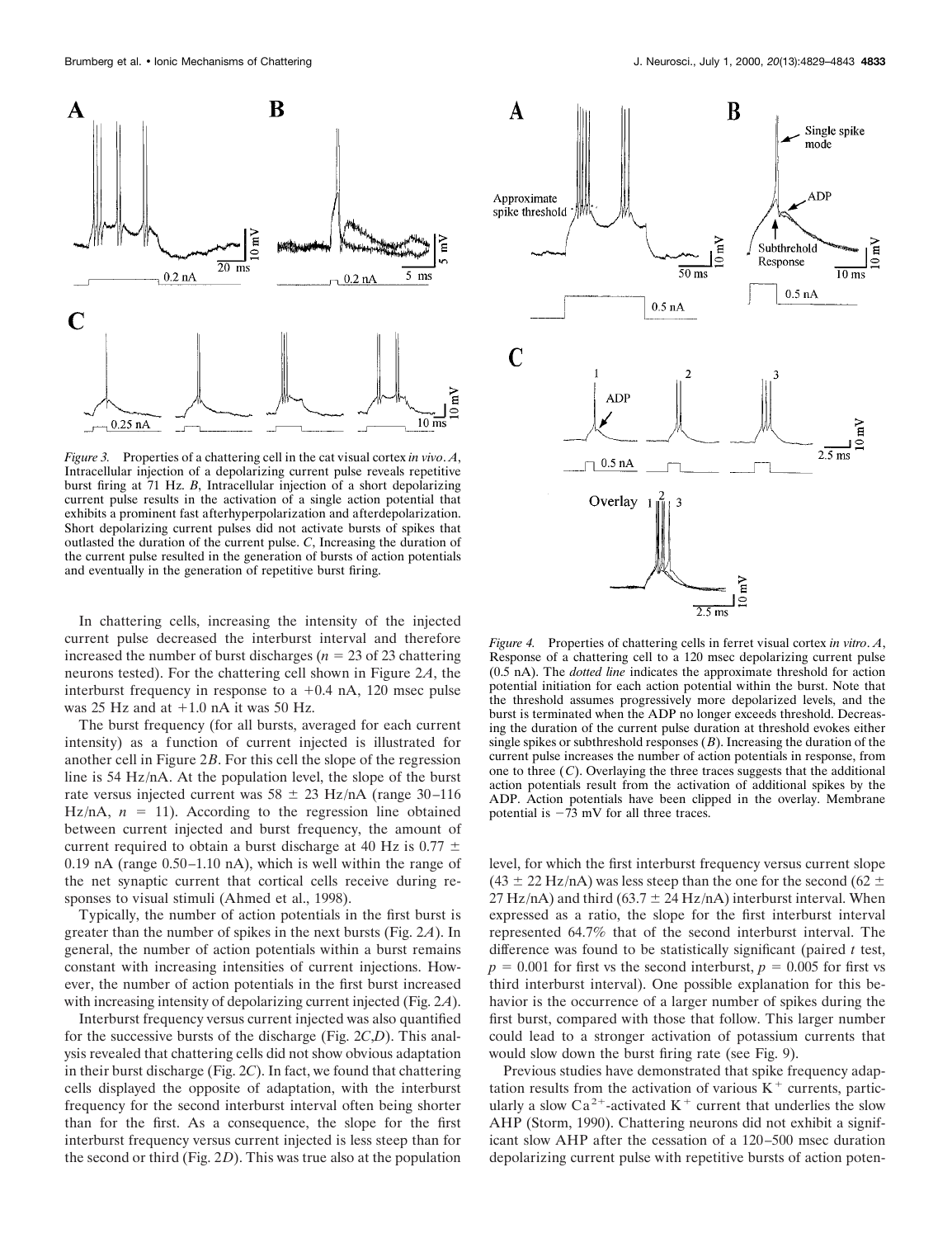tials. Rather, these cells exhibited an AHP of 5.28 ( $\pm$ 1.68; *n* = 9) mV in peak amplitude and 153.13 ( $\pm$ 122.47) msec in duration (Figs. 2*A*, 3*A*).

Another characteristic of chattering cells was their ability to discharge either a single action potential or bursts of action potentials depending on the duration of the intracellularly injected depolarizing current pulse, both *in vivo* (Fig. 3C)  $(n = 5)$ and *in vitro* (Fig. 4*C*) ( $n = 8$ ). The initiation of the first action potential in these neurons appeared to arise from the passive charging of the membrane in response to the depolarizing current pulse (Figs.  $3A$ , $B$ ,  $4A$ , $B$ ). Shortening the current pulse to  $1-2$ msec resulted in the initiation of only single action potentials, and these spikes displayed a fast afterhyperpolarization (AHP) followed by a fast afterdepolarization (Fig. 3*B*,*C*, 4*B*,*C*). This afterdepolarization appears to be actively generated and superimposed on the fast AHP, because the depolarizing phase of the fast AHP is much quicker than expected given the membrane time constant of these cells.

Increasing the duration of the depolarizing current pulses resulted in the afterdepolarization becoming suprathreshold for the generation of additional action potentials, until a burst of three to six spikes occurred (Figs. 3*C*, 4*A*,*C*). Within a burst, each subsequent action potential was triggered at more depolarized levels (Fig. 4*A*, *dashed line*) until the burst was terminated by an ADP that did not exceed spike threshold. Further increases in the duration of the depolarizing current pulse did not further increase the number of action potentials, because the burst was terminated by an afterhyperpolarization. After this afterhyperpolarization, additional bursts could occur, given a depolarizing current pulse of sufficient duration (Figs. 3*A*, 4*A*). No return excitation or "reverberation" was observed in these cells after cessation of the depolarizing current pulse, indicating that the chattering state of action potential generation required maintained depolarization.

### **Morphology of chattering cells**

All morphologically identified chattering cells  $(n = 5)$  were pyramidal neurons in layer II/III and exhibited spiny apical dendrites extending to layer I where a terminal tuft was formed, similar to chattering cells that were intracellularly labeled *in vivo* (Gray and McCormick 1996). With this small sample, chattering cells could not be easily differentiated from other pyramidal cells within the supragranular layers, including regular spiking neurons  $(n = 12)$  and cells that could be induced to chatter  $(n = 7)$ . Fast spiking neurons that were morphologically identified  $(n = 3)$  were all nonpyramidal and possessed aspiny or sparsely spiny dendrites (data not shown).

# **The subthreshold** *I–V* **plot in chattering cells is relatively linear**

Unlike burst-generating thalamic neurons, chattering cells show little if any inward rectification or depolarizing "sag" in response to the intracellular injection of hyperpolarizing current pulses  $(n = 7)$ . A series of membrane potential traces obtained in response to depolarizing and hyperpolarizing current pulses is presented in Figure 5*B*. The *I*–*V* plot (Fig. 5*C*) indicates that the resistance measured at the beginning of the plateau of the voltage deflection is not significantly different from the one measured near the end of the current injection. These results suggest that chattering cells possess little, if any, of the time-dependent anomalous rectifier conductance known as  $I_{AR}$  or  $I_h$ .

#### **Burst generation does not depend on calcium entry**

In many neuronal cell types, calcium plays an important role in shaping their discharge patterns. To investigate the role of calcium in burst generation in chattering cells, calcium was removed from the bathing solution and replaced with 2 mm  $Mn^{2+}$  ( $n = 4$ ). In all four cases the neurons continued to discharge bursts of action potentials, even after  $\sim$ 1 hr in the low Ca<sup>2+</sup>-containing solution (Fig.  $6A$ , *B*). Removing extracellular Ca<sup>2+</sup> also did not affect the fast AHP after each action potential (Figs. 6*B*,*D*). Similarly, in extracellular recordings of single chattering neurons, reducing the bath concentration of  $Ca^{2+}$  to 0.5 mm and raising  $Mg^{2+}$  to 8–10 mm also did not inhibit repetitive burst firing in putative chattering cells that were activated by ACPD or the muscarinic agonist acetyl- $\beta$ -methylcholine ( $n = 4$ ; data not shown). However, decreasing extracellular calcium did affect the interburst interval, by lengthening it (Fig. 6, compare *A* and *B*). From this data it does not appear that calcium has an essential role in the generation of burst discharges, because they, as well as the fast afterdepolarization after single action potentials, are still generated after the block of transmembrane  $Ca^{2+}$  conductances (Fig. 6*A*,*B*).

To further examine the role of  $Ca^{2+}$  in burst generation, recordings were made with microelectrodes filled with the calcium chelator BAPTA (either 50 mm;  $n = 9$ ; or 100 mm,  $n = 2$ ) (Fig.  $6D$ ,*E*). In no instance ( $n = 11$ ) did BAPTA prevent the generation of burst discharges and spike ADPs. Similar to the 0 mm  $Ca<sup>2+</sup>$  condition, chelating intracellular calcium led to an



*Figure 5.* Chattering cells exhibit relatively linear membrane properties. *A*, The response of a supragranular chattering cell in response to a 300 msec 0.4 nA depolarizing current pulse. *B*, The same cell as in *A* in response to a family of hyperpolarizing and depolarizing current pulses. *C*, Plot of the membrane response at 45 and 135 msec (see *B*) after the onset of the current pulses versus the amount of current injected. There is no evidence for substantial time- or voltage-dependent rectification.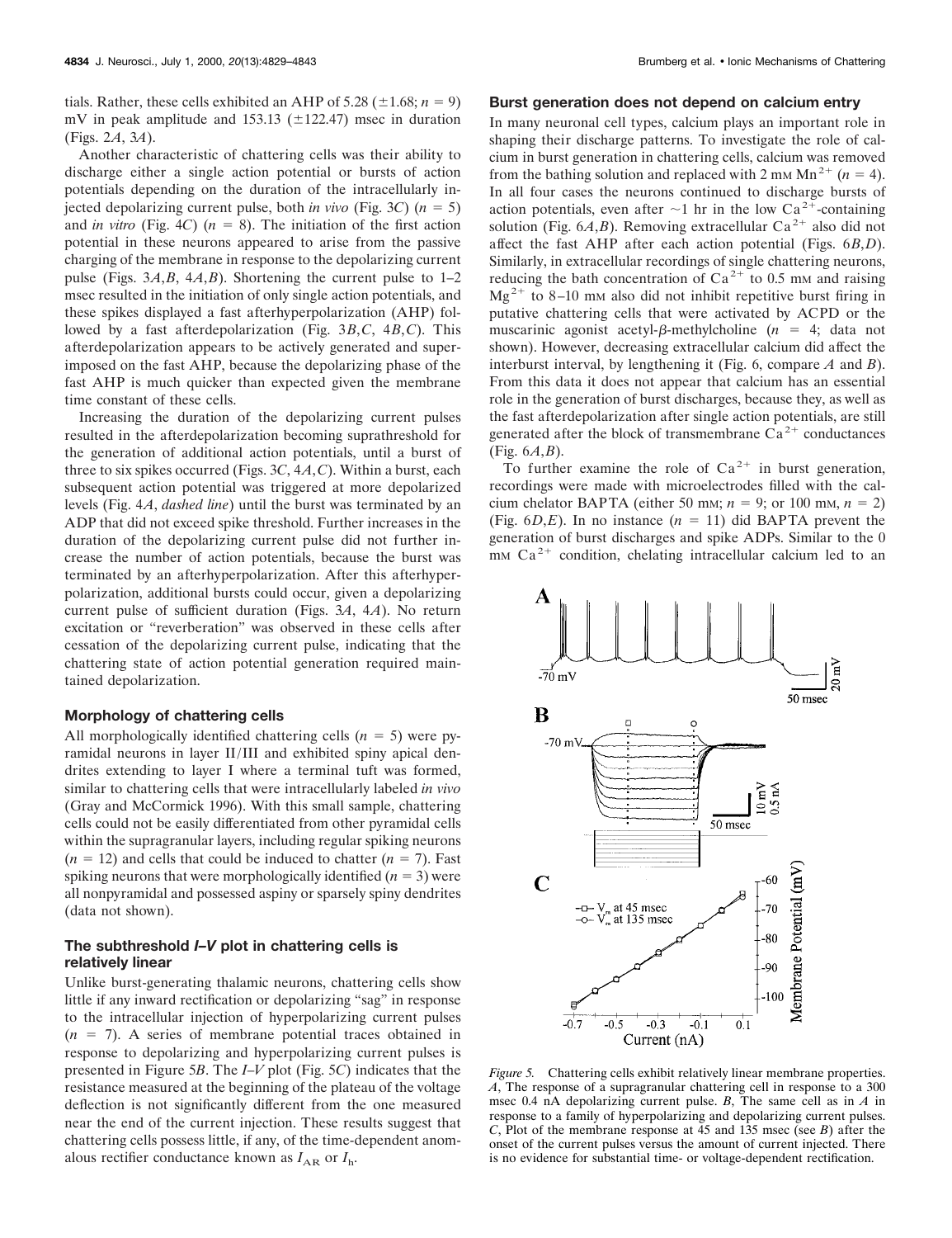increase in the duration on the interburst interval after BAPTA had diffused into the neuron but did not affect spike duration or the fast spike afterhyperpolarization in chattering cells. In contrast, intracellular recordings in regular spiking neurons with electrodes containing BAPTA  $(n = 9)$  revealed a decrease in spike frequency adaptation and a broadening of the action potentials, confirming that this  $Ca^{2+}$  chelating agent was diffusing into the neurons (data not shown) (Lancaster and Nicoll, 1987). Interestingly, fast spiking neurons that have action potentials with characteristics (rise times, width at half amplitude, rate of repolarization) similar to those of chattering cells also showed no effect due to the BAPTA manipulation  $(n = 2)$ . Previous research has demonstrated neurons whose action potentials were also unaffected by BAPTA or similar  $Ca^{2+}$  manipulations in the hippocampus (Niesen et al., 1991; Pineda et al., 1998), the spinal cord (Zhang and Krnjevic 1988), and the neocortex (Schwindt et al., 1992; Chen et al., 1996). To account for this result, it was argued that the duration of the action potentials in these cells were too short for strong activation of  $Ca^{2+}$ -dependent K<sup>+</sup> currents, and therefore BAPTA, or the block of transmembrane  $Ca<sup>2+</sup> currents, were without effect (Schwindt et al., 1992; Chen et$ al., 1996).

In thalamocortical neurons, bursts of action potentials are generated by low-threshold  $Ca^{2+}$  spikes (Llinas, 1988). To investigate whether a similar mechanism contributed to the generation of high-frequency bursting in chattering cells, the t-type  $Ca^{2+}$ 



*Figure 6.* Transmembrane calcium entry is not essential to burst generation. Neither removal of Ca<sup>2+</sup> from the bathing medium (compare  $A, B$ ) nor chelation of intracellular Ca<sup>2+</sup> by BAPTA (compare  $E, F$ ) inhibited bursting. *A* and *B* represent a different cell than pictured in *E* and *F*. Note that the interburst interval is lengthened due to both manipulations. Recordings obtained from another neuron reveal that ADPs are present in nominal  $Ca^{2+}$  in the bathing medium (compare *C*, *D*). In *C* and *D* the action potentials have been clipped to highlight the presence of the ADPs.



*Figure 7.* Decreasing the extracellular  $Na<sup>+</sup>$  concentration inhibits chattering. *A*, In normal bathing solution, intracellular injection of a depolarizing pulse results in repetitive doublets of action potentials and spike afterdepolarizations. *B*, Twenty minutes after replacement of NaCl with CholineCl, the repetitive doublets and the initial burst of action potentials are suppressed. *C*, Overlay of the action potentials before and during wash in low  $Na<sup>+</sup>$  reveals that the low Na<sup>+</sup> solution suppressed the spike ADP.

channel antagonist ethosuximide was added to the bathing solution while we recorded from chattering cells  $(2 \text{ mm}, n = 3; 5 \text{ mm})$ ,  $n = 5$ ; 10 mm,  $n = 1$ ). In all nine cases chattering was not inhibited by ethosuximide despite an order of magnitude range of concentrations. Taken together, these results implicate calcium as being important in the regulation of the interburst interval but not essential in the generation of burst discharges.

# Burst generation is dependent on Na<sup>+</sup> entry

To study the role of  $Na<sup>+</sup>$  in burst generation, NaCl was replaced with equimolar cholineCl. As can be seen in Figure 7, chattering was inhibited in this neuron after 20 min of infusion of the cholineCl solution without abolishing action potential generation (Fig. 7, compare *A* and *B*)  $(n = 2)$ . Additionally, decreasing extracellular  $Na<sup>+</sup>$  decreased and eventually eliminated the ADP before action potential generation was inhibited (Fig. 7*C*). This result implicates a  $Na<sup>+</sup>$  current in the generation of the single spike ADP.

To further study the role of  $Na<sup>+</sup>$  in the generation of spike afterdepolarizations, neurons were recorded with electrodes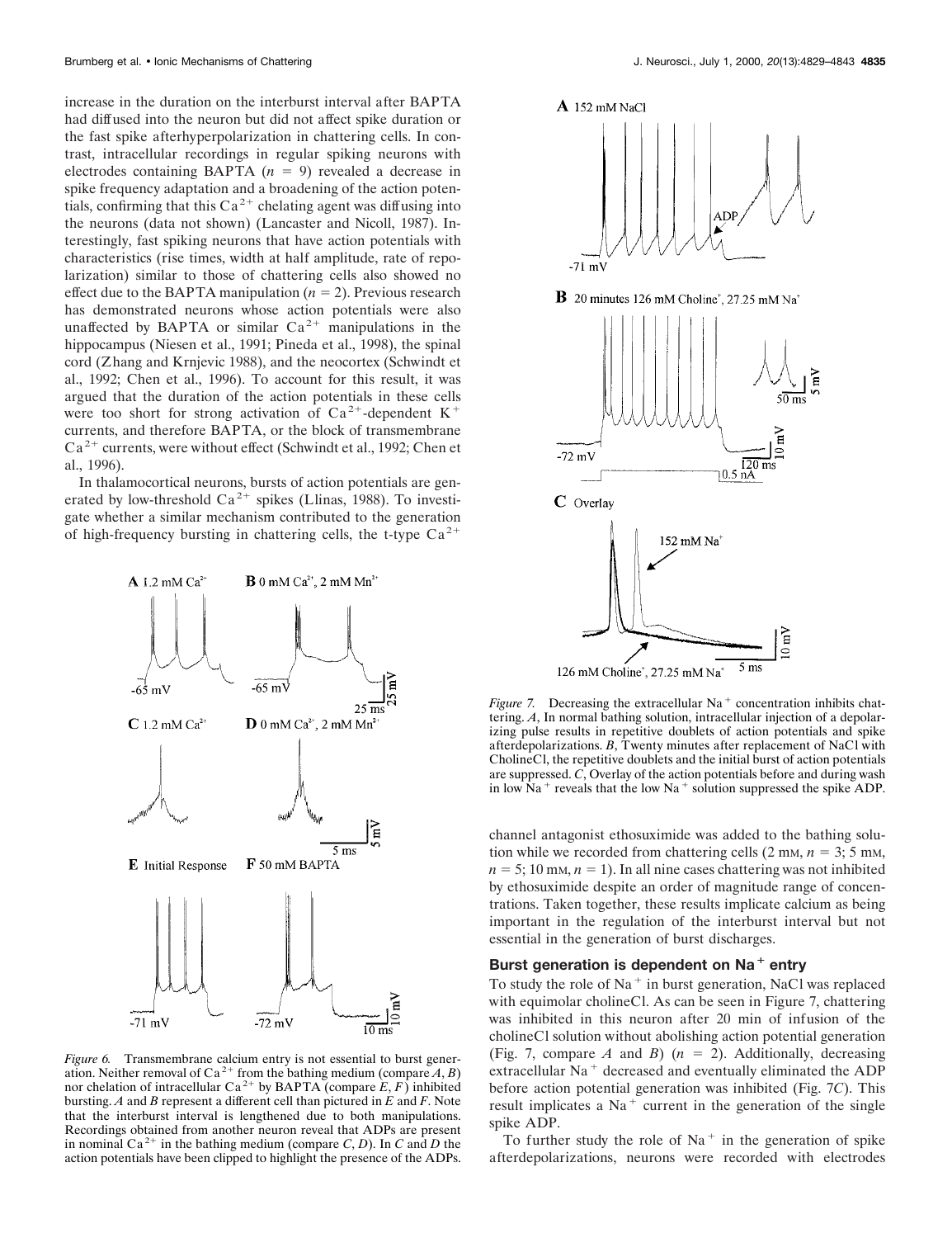

**B** Progressive action of TTX (1  $\mu$ M)



*Figure 8.* A persistent Na<sup>+</sup> current underlies chattering. A, Intracellular injection of a depolarizing pulse immediately after obtaining this intracellular recording revealed this cell to be a chattering neuron. After 3 min of recording with an electrode filled with 10 mM QX-314 (dissolved in 2 M KAc), the repetitive burst firing stopped before action potential generation was inhibited. Puffer application of TTX  $(1 \mu M)$  inhibited bursting over time before blocking action potential initiation (*B*). Bath application of the anti-epileptic phenytoin (120  $\mu$ M) also inhibited chattering (*C*) in another neuron (current pulse was  $+0.5$  nA).

backfilled with the intracellular  $Na<sup>+</sup>$  channel blocker QX-314 (10) mm dissolved in 2 m KAc). The effective concentration of QX-314 was determined initially by varying its concentration within the electrode from 1  $\mu$ M to 100 mM; 10 mM was picked because it



*Figure 9.* The interburst hyperpolarization is actively generated. *A*, Intracellular injection of a short depolarizing current pulse in a chattering cell generates either one or two action potentials with an increase in the duration of the pulse. Following the action potentials is a hyperpolarization that lasts for  $\sim$ 20–30 msec. *B*, Block of transmembrane Ca<sup>2+</sup> currents with low  $Ca^{2+}$  and raised  $Mn^{2+}$  does not block the interburst AHP. *C*, Block of action potentials with tetrodotoxin reveals how the interburst AHP depends on the generation of a burst of action potentials.

inhibited action potential generation consistently after 12–15 min, and this effect occurred slowly enough that the action on the spike ADP could be observed in regular spiking pyramidal cells that had relatively thin spikes followed by an ADP. QX-314 was generally effective  $(n = 8$  of 11) in reducing the amplitude of the ADP in these neurons before decreasing the number of action potentials evoked per 120 msec depolarizing pulse  $(+0.5 \text{ nA})$ . The intracellular infusion of QX-314 into chattering cells  $(n = 2)$ blocked the generation of repetitive burst discharges before the complete inhibition of action potentials (Fig. 8*A*). Additionally, the slow depolarizing potential on which the action potentials are initiated was reduced in amplitude by QX-314.

 $QX-314$  modulates various channels in addition to Na<sup>+</sup> chan-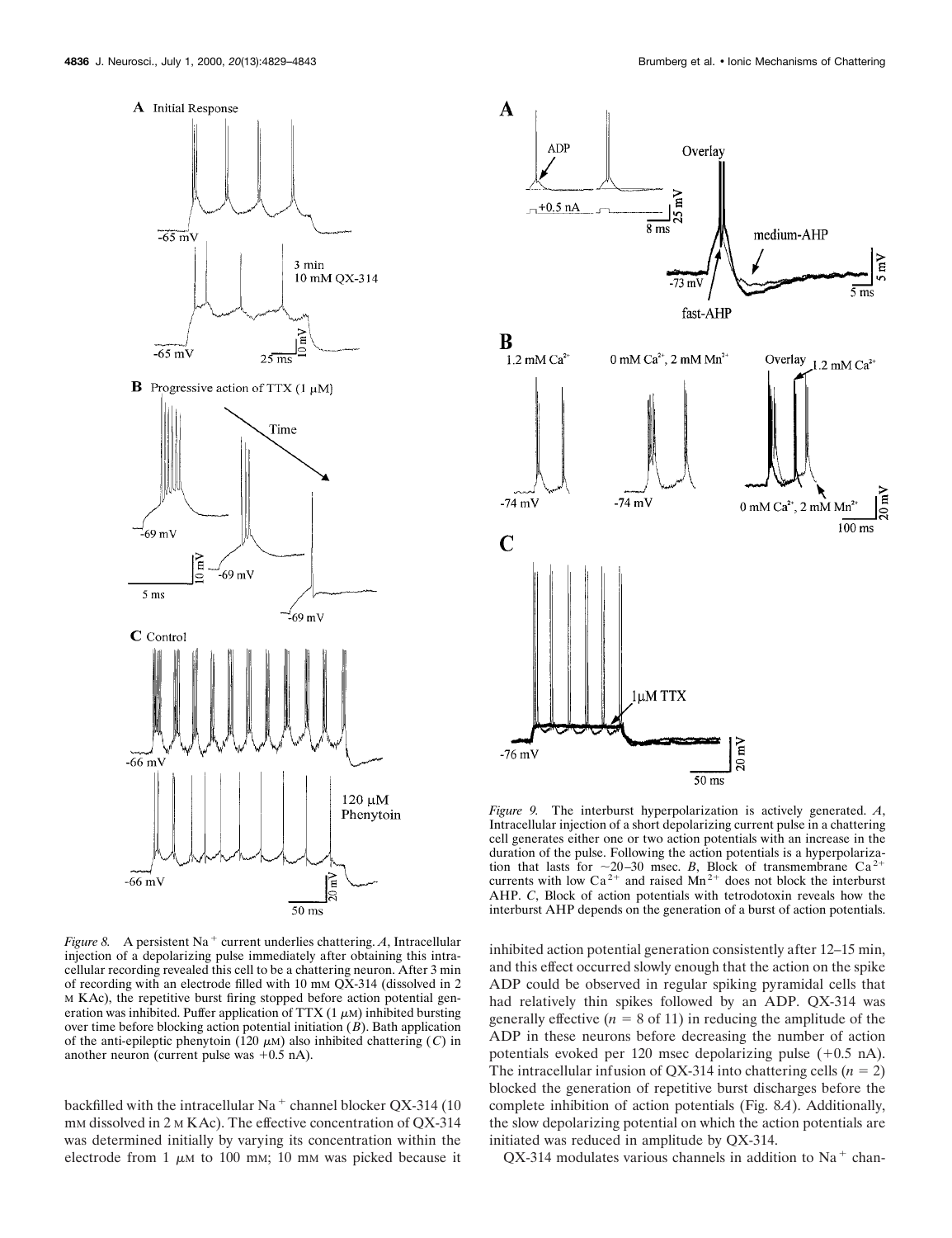*Figure 10.* Induction of chattering in a regular spiking neuron. *A*–*D*, Same data presented in increasingly fine detail by expanding the time base. *A*, Induction protocol. The spike discharge pattern was examined by injecting a 500 msec duration depolarizing current pulse once every 2 sec before and after constant depolarization for 16 sec. *B*, *C*, The neuron responds to the depolarizing current pulses with a train of single action potentials (except for a doublet at the beginning of the pulse) before tonic current injection. After current injection, the neuron now responds to the current pulse with the generation of repetitive bursts. Action potentials and their derivative reveal the presence of fast spike afterhyperpolarizations and afterdepolarization.



nels, such as calcium and potassium currents (Connors and Prince, 1982). As has been demonstrated in this study, reducing  $Ca<sup>2+</sup>$  flux does not affect the burst properties of chattering cells. QX-314 also effects the flicker  $K^+$  channel (Brau et al., 1995) as well as the  $GABA_B$ -dependent  $K^+$  current (Nathan et al., 1990), both of which are unlikely to play a role in the bursting behavior of these cells. Additionally, QX-314 modulates the hyperpolarizationactivated cation current,  $I<sub>h</sub>$  (Perkins and Wong, 1995), but based on the lack of a major sag in response to hyperpolarizing current pulses (Fig. 6*B*), this does not appear to invalidate the reported result. Thus it appears likely that the inhibition of bursting by  $QX-314$  is attributable to its effects only on Na<sup>+</sup> currents. Similarly, either bath or puffer application of the  $Na<sup>+</sup>$  channel blocker TTX (1  $\mu$ M) initially inhibited bursting (Fig. 8*B*), resulting in the neuron responding with a train of single action potentials in response to a depolarizing current pulse ( $n = 3$  of 3). Subsequently, action potential initiation was completely blocked.

The role of sodium in the generation of chattering behavior was further examined using bath application of the anti-epileptic phenytoin  $(n = 3)$ . Phenytoin decreases neuronal excitability by modulating  $Na<sup>+</sup> currents$ , specifically by decreasing the persistent Na<sup>+</sup> current (Chao and Alzheimer, 1995; Segal and Douglas, 1997). Bath application of 120  $\mu$ M phenytoin inhibited the chattering mode of action potential generation before inhibiting the generation of action potentials (Fig. 8*C*). The action of phenytoin was not attributable to just an overall decrease in cell excitability, because even stronger depolarizing pulses  $(>0.5 \text{ nA})$  could not evoke repetitive bursts  $(n = 3$  of 3).

# **The interburst interval is generated by an afterhyperpolarization**

The cessation of action potential generation in a burst occurs when the spike fast afterdepolarization does not reach action potential threshold. After the generation of a burst of spikes there is an afterhyperpolarization that appears to be actively gener-

ated, because it hyperpolarizes the membrane potential below its resting level (Figs. 2*A*, 9*A*,*C*) and becomes increasingly larger with increasing numbers of action potentials (Figs. 7*A*, 9*A*). Block of action potential generation with QX-314 included in the recording microelectrode (10 mm) or bath application of tetrodotoxin  $(1 \mu)$  revealed that AHP was also an active process at more depolarized membrane potentials (Fig. 9*C*)  $(n = 3)$ . Although the ionic mechanisms of this afterhyperpolarization were not examined, it is most likely generated by a  $K<sup>+</sup>$  current (Chen et al., 1996). The persistence of this AHP in 0 mm  $Ca^{2+}$  medium and after BAPTA infusion suggests that it is not critically dependent on  $Ca^{2+}$ -activated K<sup>+</sup> currents for its generation. It is unlikely that the hyperpolarization-activated cation current *I*<sup>h</sup> plays a significant role in the generation of this afterhyperpolarization (McCormick and Pape, 1990), because chattering cells do not exhibit time-dependent inward sag on hyperpolarization (Fig. 5), and the AHP occurs at depolarized as well as hyperpolarized levels.

## **Repolarizing phase of the chattering cell action potential**

Examination of the derivative of the action potential waveforms revealed that the peak rate of repolarization of the chattering cell action potential (201.05  $\pm$  19.19 V/sec, *n* = 11) is faster than that of regular spiking neurons (153.04  $\pm$  23.82 V/sec, *n* = 15) but not significantly so ( $t$  test,  $p > 0.05$ ). Computing the ratio of the peak rate of rise to the peak rate of fall for chattering cells  $(3.09 \pm 0.04,$  $n = 11$ ) and regular spiking neurons (3.93  $\pm$  0.02,  $n = 15$ ) reveals a significant difference ( $t$  test,  $p < 0.03$ ). The repolarizing phase of the chattering cell action potential was sensitive to bath application of TEA (1 mm,  $n = 2$ ; 5 mm,  $n = 3$ ) but was not sensitive to bath application of the A-type  $K^+$  channel antagonist 4-AP (5)  $m<sub>1</sub>$ ,  $n = 3$ ). Although preliminary, these results suggest that a fast non-A-type  $K^+$  current may mediate the repolarizing phase of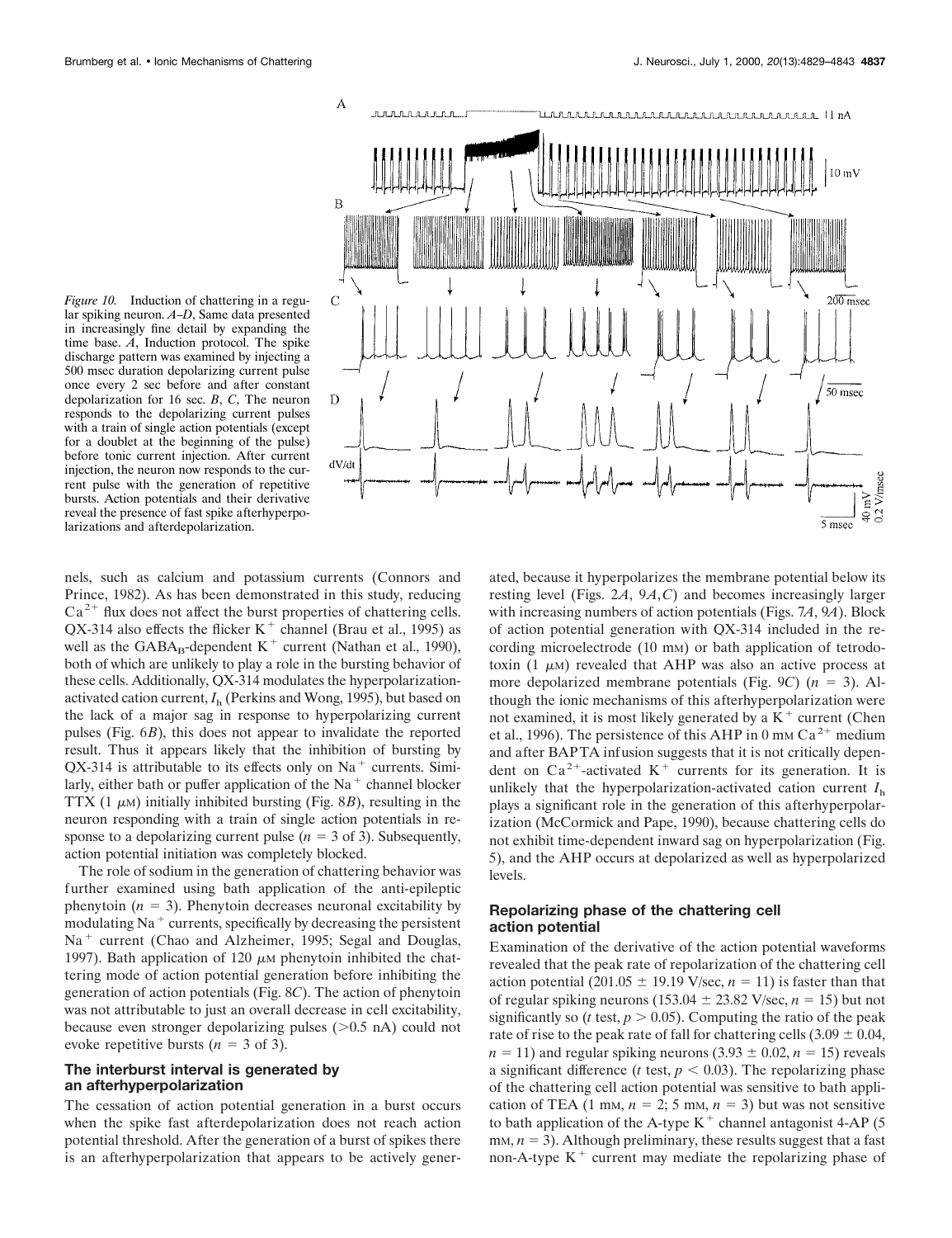

*Figure 11.* Overlay of action potentials before, during, and recovery from induced repetitive bursting. *A*, Overlay of the four traces in Figure 10*D* before and during induction reveals the action potentials to become broader in duration and a marked decrease in the fast spike afterhyperpolarization. Subsequently, the fast afterdepolarization is able to generate additional action potentials. *B*, During recovery from chattering induction, the action potential returns to its original duration and the fast afterhyperpolarization returns.

the chattering cell action potential, as recently suggested for fast spiking interneurons (Erisir et al., 1999).

# **Induction of rhythmic burst discharges**

In 20 regular spiking neurons, the injection of a prolonged (300– 1000 msec) depolarizing current pulse resulted in a train of single action potentials that exhibited relatively little spike frequency adaptation. In addition, in these cells, each action potential was followed by a fast AHP and a prominent ADP (Fig. 10*D*). Using several different manipulations, neurons with these spiking characteristics could be induced to discharge bursts of action potentials (Fig. 10). Four different protocols were used to switch a neuron from discharging trains of single action potentials to rhythmic bursts of action potentials (chattering): (1) intracellular injection of constant depolarizing current  $(\sim 1.0 \text{ nA})$  for 15–60 sec; (2) intracellular injection of  $30 + 1.0$ -nA step pulses (500) msec duration); (3) raising of extracellular  $K^+$  from 2.5 to 5.0 mm; and (4) potentiation of the persistent  $Na<sup>+</sup>$  current by the extracellular application of the sea anemone toxin ATX II.

#### **Current injection induces rhythmic bursting**

Intracellular injection of constant depolarizing current (approximately  $+1.0$  nA) for 15–60 sec converted a subset of neurons from repetitive single action potential discharges to the generation of repetitive doublets or triplets (bursts) of action potentials  $(n = 10)$  (Figs. 10, 11). Three characteristics appeared to be important for a neuron to be able to be converted in this manner: a relatively short duration action potential (width at half height  $<$ 0.7 msec), and the generation of a fast AHP and a fast ADP after each action potential (Figs. 10, 11). The generation of a prolonged (15–60 sec) period of action potentials through the injection of depolarizing current results in a broadening of the action potential by slowing the repolarizing phase (see below), allowing the spike ADP to become suprathreshold for the activation of an additional spike (Figs. 10, 11). After the induction procedure, the threshold for action potential initiation was at a more depolarized level for the first spike within the burst, and subsequent action potentials within the burst had thresholds at even more depolarized levels (paired *t* tests, *p* values  $\leq$  0.05). Additionally, there was no observable change in  $R_{in}$  before versus after induction (paired *t* tests, *p* values  $> 0.05$ ). In control experiments, neither regular spiking neurons with spike width at half amplitude  $>0.8$  msec ( $n = 16$ ) nor fast spiking presumed interneurons  $(n = 4)$  were convertible by constant depolarizing current injections.

Step pulses similar to those used by Kang and Kayano (1994) and of the same magnitude as the constant depolarizing current  $(+1.0 \text{ nA})$  could also induce repetitive doublet or triplet discharge  $(n = 11)$ . Comparing the two protocols revealed that neurons that were able to be induced to burst with constant current were also inducible with the injection of 30 500-msec pulses delivered at 1 Hz ( $n = 9$  of 9), and the results of induction with step pulses were indistinguishable from those using constant depolarizing current. Following either the constant current or step pulse induction protocols, the repetitive bursting mode lasted for 30–60 sec before recovery to discharging trains of single action potentials (Fig. 10). The repetitive bursting mode was characterized by an initial discharge of three to four action potentials followed typically by repetitive doublets (Figs. 10, 12, 13). In many instances the induced bursting resembled the discharges observed in similar current pulses in chattering cells, but several neurons after induction had  $\leq$ 300 Hz intraburst spike frequencies. For purposes of analysis, all induced neurons were considered equivalent.

Closer examination of the action potentials and the first derivative of their voltage revealed that induction of repetitive bursting was associated with a striking loss of the fast afterhyperpolarization, which allowed the afterdepolarization after each action potential to initiate additional spikes (Figs. 10*D*, 11*A*). In addition, induction of repetitive bursting was associated with a broadening of the action potential and a decrease in the maximal rate of fall of each spike. Quantitative analysis revealed that the spike widths of the action potentials after induction  $(0.64 \pm 0.14 \text{ msec})$ of rhythmic bursting were significantly broader than the preinduction action potential ( $0.5 \pm 0.12$  msec, paired *t* tests,  $n = 8$ , *p* values  $< .05$ ). Recovery from induction was associated with a reversal of these effects (Figs. 10*D*, 11*B*). Thus it appears that induction of repetitive burst firing results from a loss of the fast afterhyperpolarization, which broadens the action potential and allows the unmasking or further expression of a slow inward current underlying the ADP. The result of these two phenomena is that when the membrane repolarizes it reaches a more depolarized level that is still above threshold, and thus an additional action potential is generated and bursting is induced.

Interestingly, during the induction procedure, the derivative of the action potential revealed two distinct phases of rapid upswing during the rising phase of the action potential (Fig. 11*A*). Closer examination of the action potentials revealed that the transition between these two phases appeared as a "hump" on the rising phase of the action potential (data not shown). Indeed, we often noted with intracellular recordings that when chattering cells deteriorate, their action potentials fractionate into two active components, with the small component being generated first (data not shown). These results suggest that the action potentials in chattering cells are generated in at least two compartments, presumably being initiated in the initial segment of the axon, followed by propagation and generation of the action potentials in soma and/or dendrites (Stuart and Sakmann, 1994; Stuart et al., 1997).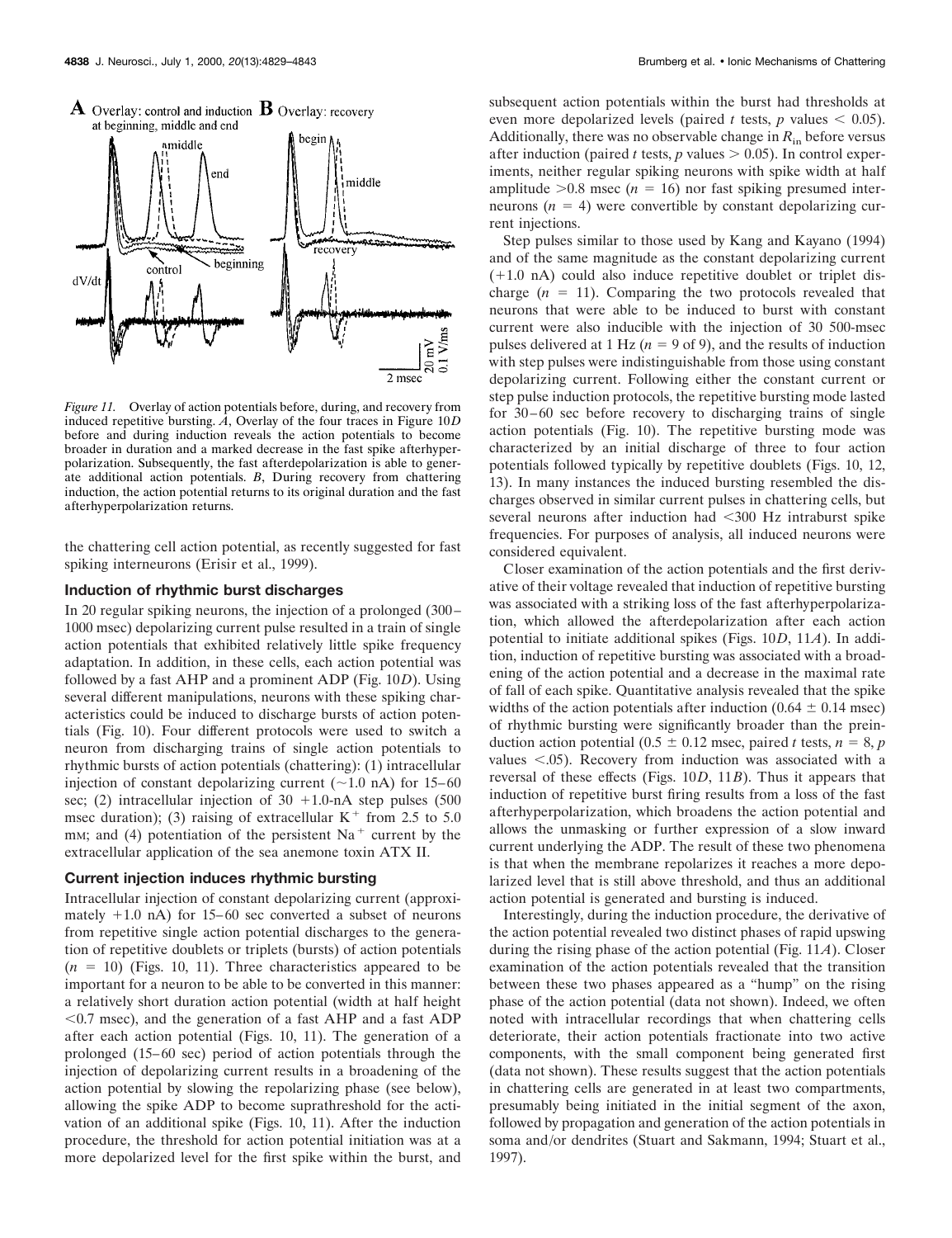

*Figure 12.* Raising extracellular  $K^+$  induces bursting. Raising extracellular  $K^+$  from 2.5 mm (*a*) to 5.0 mm (*b*) induced bursting to the same depolarizing current pulse (*bottom trace*, +0.5 nA). *Inset* shows that in 5.0  $mm K<sup>+</sup>$ , the ADP reaches threshold for the generation of a second action potential. *C*, Magnification of the initial responses for 2.5 mm  $K^+$  (*a*) and 5.0 mm  $K^+$  (*b*) highlighting the transition from single spiking to bursting.

# **Raising extracellular K<sup>+</sup> induces bursting**

The generation of bursts of action potentials appears to rely on the interplay of the fast AHP and ADP after action potential generation. To test this hypothesis, we increased  $[K^+]_0$  to determine whether this may induce the generation of repetitive burst discharges (Fig. 12). Indeed, increasing  $[K^+]_0$  from 2.5 to 5.0 mm changed the response of a subset of cortical neurons from the generation of a train of single action potentials to the generation of repetitive doublets of action potentials (Fig. 12). Comparison of the action potentials in the normal and high  $K^+$  conditions revealed that spikes were broadened, the amplitude of the fast AHP was decreased, and the spike ADP became suprathreshold for the initiation of an additional action potential (Fig. 12, *inset*).

The raising of extracellular  $K<sup>+</sup>$  was effective in inducing repetitive doublet firing in five of six neurons tested, all of which had prominent ADPs. For three of these five neurons, current injections were also used to induce repetitive doublet firing. The pattern of action potential generation after current-induced alterations and those induced by raising  $[K^+]$ <sub>o</sub> were similar (data not shown).



*Figure 13.* Potentiation of the persistent Na<sup>+</sup> current induces bursting. Local application of ATX II (50  $\mu$ M in pipette) evoked bursting in response to a 120 msec  $+0.5$  nA current pulse (*B*). *A* represents the response before ATX II application.

#### Potentiation of the persistent Na<sup>+</sup> current **induces bursting**

To examine whether modifications of the inactivation of  $Na<sup>+</sup>$ currents could induce chattering, we applied the sea anemone toxin ATX II. This toxin reduces  $Na<sup>+</sup>$  channel inactivation but does not affect activation (Romey et al., 1976; Alsen, 1983). Local application of ATX II (50  $\mu$ M in pipette) to neurons that exhibited relatively short duration action potentials and an ADP after each action potential resulted in the conversion of trains of single spikes to repetitive bursting (Fig. 13)  $(n = 4)$ . In three of these cells, the intracellular injection of constant current (before ATX II application) also induced repetitive burst firing. The induction by ATX II was irreversible, unlike the above cases in which the bursting was only transitory, lasting for 20 sec to 1 min after current induced bursting or only as long as  $K^+$  was elevated.

# **DISCUSSION**

Extracellular recordings in awake, behaving animals reveal that bursts of action potentials at rates of  $>300$  Hz are relatively common (Bair et al., 1994; Gray and di Prisco, 1997). These bursts may occur singly or in a repetitive manner, such as during the generation of gamma-frequency oscillations (Gray and Singer, 1989), and at least some of these bursts are generated through intrinsic membrane mechanisms (Calvin and Sypert, 1976; Mc-Cormick et al., 1985; Gray and McCormick, 1996; Steriade et al., 1998). The intrinsic generation of high-frequency  $(>300 \text{ Hz})$ bursts occurs in cat motor cortex pyramidal and nonpyramidal tract neurons (Calvin and Sypert, 1976; Baranyi et al., 1993; Steriade et al., 1998; Kitagawa et al., 1999), in superficial pyramidal neurons of the cat primary visual cortex (Gray and McCormick, 1996), in supragranular and infragranular pyramidal cells in cat association cortex (Steriade et al., 1998), in the somatosensory cortex of raccoon *in vivo* (Istvan and Zarzecki, 1994) and of cat *in vitro* (Kitagawa et al., 1999), and in the visual cortex of the ferret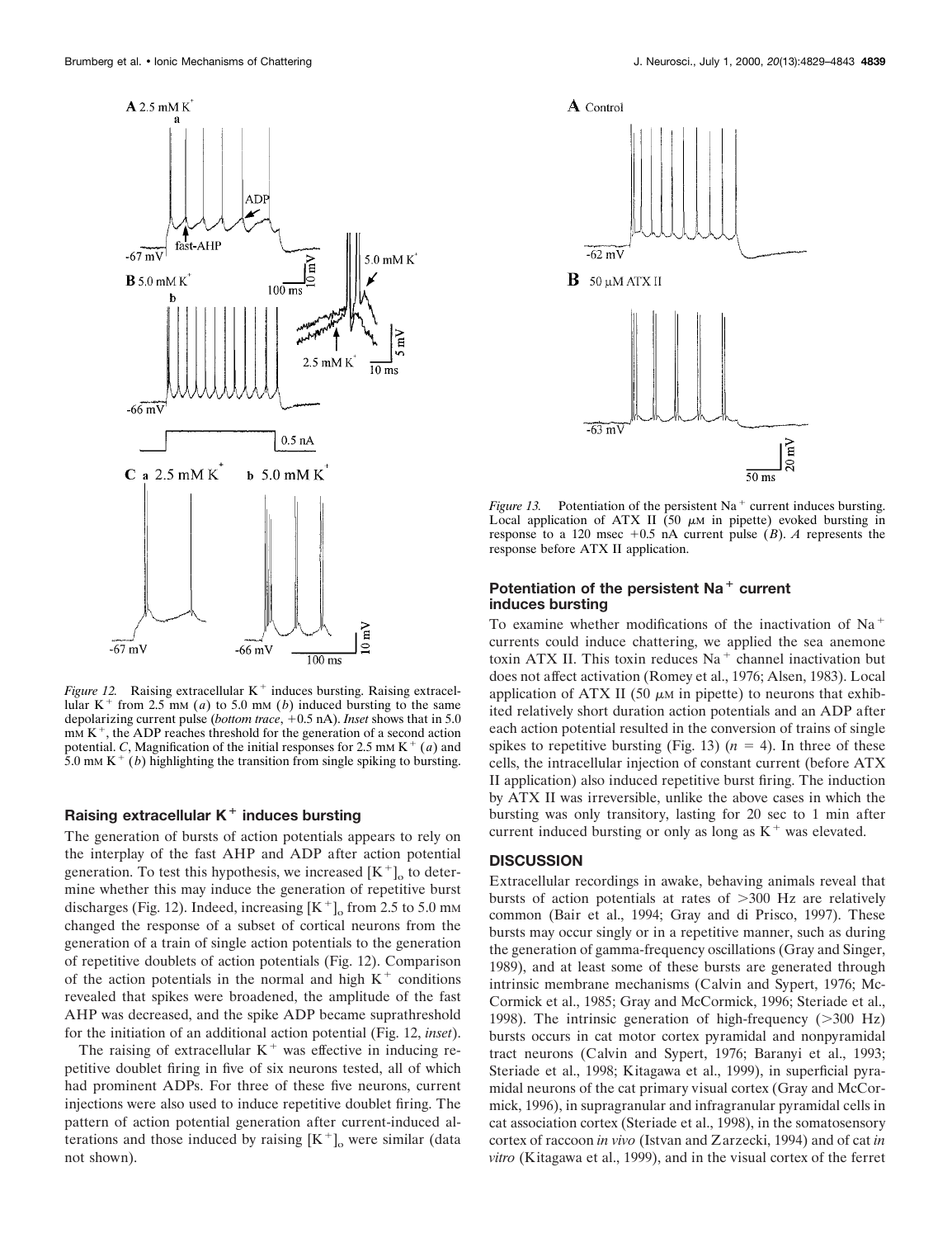*in vitro* (present study). This pattern of high-frequency burst discharges has been termed chattering (Gray and McCormick, 1996), fast rhythmic bursting (Steriade et al., 1998), and noninactivating bursting (Baranyi et al., 1993).

# **Ionic mechanisms of intrinsic burst generation in cortical neurons**

Previous studies of the ionic mechanisms of burst generation in cortical neurons have focused largely on low-frequency  $( $300$$ Hz) burst firing in large layer V neocortical pyramidal cells or in hippocampal pyramidal neurons. These bursts appear as an allor-none discharge of two to five action potentials with each successive spike decreasing in amplitude and broadening in duration and may be generated by either the activation of a slow  $Ca<sup>2+</sup>$  current in the dendrites (Helmchen et al., 1999; Schwindt and Crill, 1999) or the generation of a  $Na<sup>+</sup>$ -dependent spike afterdepolarization (Franceschetti et al., 1995; Azouz et al., 1996; Guatteo et al., 1996; Jensen et al., 1996).

Our present results strongly support the role of  $Na^+$ , but not  $Ca<sup>2+</sup>$ , currents in the initiation of a spike afterdepolarization that is critical for the generation of high-frequency burst discharges in chattering neurons. Two important factors in the generation of high-frequency burst discharges were short duration action potentials, which allow the occurrence of high-frequency  $($ >300 Hz) burst discharges, and the activation of a fast spike afterdepolarization that was large enough to reach spike threshold for the initiation of an additional action potential (Fig. 4). The intracellular injection of short-duration depolarizing current pulses did not generate burst discharges in these cells in an all-or-none fashion. The generation of a high-frequency burst required both the maintained depolarization of the cell with the intracellular current injection as well as the occurrence of an afterdepolarization. This result suggests that these cells may generate action potentials either singly, in response to a short-duration depolarizing postsynaptic potential, or in bursts, with varying numbers of action potentials, depending on the duration of the underlying synaptic depolarization. The number of spikes is limited, however, to typically four or five, owing to the activation of ionic currents that repolarize the membrane (Fig. 9).

## **Calcium plays a minor role in burst generation**

The block of transmembrane  $Ca^{2+}$  currents with low  $Ca^{2+}$  and added  $Mn^{2+}$  did not block high-frequency burst firing in our experiments, indicating a nonessential role for transmembrane  $Ca<sup>2+</sup>$  entry in the generation of these events. Similarly, the intracellular chelation of  $Ca^{2+}$  with BAPTA also did not block the generation of high-frequency burst discharges. However, this evidence is less strong because the chelation of intracellular  $Ca^{2+}$ may enhance burst firing in some cortical neurons, presumably through the removal of  $Ca^{2+}$ -dependent inactivation of  $Ca^{2+}$ currents (Friedman and Gutnick, 1989).

This is not to say that  $Ca^{2+}$  plays no role in the generation of chattering. In fact when chattering cells were recorded in bathing solution without  $Ca^{2+}$  or with electrodes filled with BAPTA, there was an increase in the intraburst frequency and a decrease in the interburst frequency. Thus it appears that  $Ca^{2+}$  can modulate the interburst frequency of chattering cells (Fig. 14*B*).

# The activation of a Na<sup>+</sup> current underlies bursting in **chattering cells**

The activation of a  $Na<sup>+</sup>$  current plays an important role in burst generation in chattering cells, because replacement of NaCl with cholineCl, the extracellular application of tetrodotoxin or phe-



*Figure 14.* Summary of the proposed mechanisms for chattering. Repetitive high-frequency bursting in response to a depolarizing current pulse is typical of chattering cells *in vitro* (*A*). Magnification of the bursts highlights the presence of fast AHPs after each action potential. Each burst is terminated by a  $Na<sup>+</sup>$ -dependent ADP that does not reach spike threshold (*B*) and is followed by the interburst AHP. The high-frequency bursts that typify chattering cells result as an interaction between fast  $Na<sup>+</sup>$  spikes and a fast ADP; the interburst interval is governed by the rate at which the membrane repolarizes (*C*, *interburst AHP*) and the amplitude of any extrinsic depolarizing influences.

nytoin, and the intracellular infusion of QX-314 all inhibited the fast spike afterdepolarization and bursting before inhibiting action potential generation (Franceschetti et al., 1995; Azouz et al., 1996). In addition, in our experiments, reduction of Na<sup>+</sup> current inactivation with the sea anemone toxin ATX II induced rhythmic high-frequency burst discharges.

One possibility is that chattering and the spike afterdepolarization are generated by the activation of a persistent  $Na$ <sup>+</sup> current in the soma and/or dendrites. The persistent  $Na<sup>+</sup>$  current is activated rapidly (French et al., 1990; Kay et al., 1998), does not inactivate (Taylor, 1993), is active at membrane potentials close to spike threshold (Gilly and Armstrong, 1984; for review, see Crill, 1996), and is blocked by QX-314 before effects on the Na<sup>+</sup>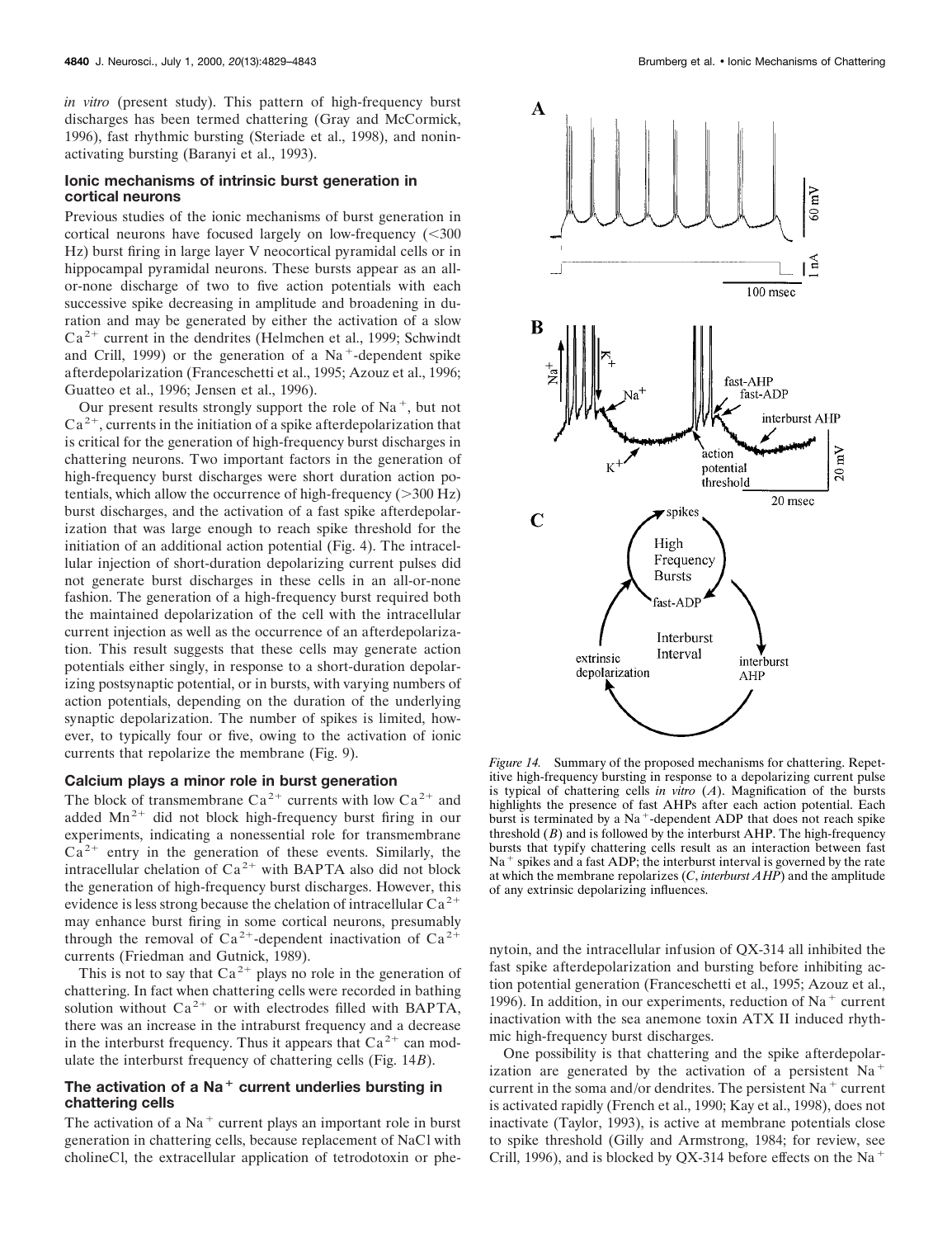current underlying action potential generation (Stafstrom et al., 1985; Hu, 1991). Thus affecting  $I_{\text{Nap}}$  even slightly could have significant effects on the spiking output of a neuron (Alzheimer et al., 1993a). A recent computational model of chattering suggested that the activation of a Na<sup> $+$ </sup> current in the dendrites, by the occurrence of action potentials in the initial segment or soma, could result in the spike afterdepolarization and therefore the generation of high-frequency burst discharges (Wang, 1999). In this mechanism, the depolarization provided by the activation of  $Na<sup>+</sup> currents in the dendrites provides a slow depolarization to$ the spike generating mechanism in the soma, thereby initiating an additional action potential. In this manner, the soma and dendritic  $Na<sup>+</sup>$  currents interact in somewhat of a "ping-pong" (reciprocal) mechanism for the generation of burst discharges.

#### **Factors influencing chattering in vitro**

The generation of rhythmic high-frequency burst discharges is not generally observed with the *in vitro* slice technique. Several possible variables may contribute to this, including the age and species of the animals used, the temperature and composition of the ionic medium, and the style of recording chamber (e.g., interface or submerged). We have not observed chattering cells *in vitro* in tissue from ferrets that are less than  $\sim$ 4 months of age. In rats, the action potential, the persistent  $Na<sup>+</sup>$  current, and the ability to generate bursts are not mature until  $\sim$ 1 month postnatally (McCormick and Prince, 1987; Huguenard et al., 1988; Alzheimer et al., 1993b; Franceschetti et al., 1993).

An additional important factor is likely to be the composition of the ionic medium. We observed a significantly higher number of chattering cells in medium containing 1.2 mm  $Ca^{2+}$ , and recently we have also observed that lowering Mg2+ from  $2.0 \text{ mm}$ to a more physiological level of 1.0 mm and raising  $K^+$  from 2.5 mm to a more physiological value of 3.5 mm also significantly enhances the incidence of chattering *in vitro* (our unpublished observations). Another important variable is likely the species of animal used, because chattering cells have not yet been observed in rodent cortex.

## **Is chattering a cell type or a discharge mode?**

Our present results, and those of Kang and Kayano (1994), suggest that some cortical neurons may fire in both a "regular spiking" and a repetitive bursting mode similar to chattering. Neurons that we could induce to chatter exhibited relatively short-duration action potentials, a fast spike afterhyperpolarization, and a fast afterdepolarization (Fig. 10). The induction of fast rhythmic bursting with current injection is associated with a broadening of the action potential, a decrease in the amplitude of the fast AHP, and an increase in the ability of the ADP to activate additional spikes. In other studies, increasing extracellular  $K^+$  (Jensen et al., 1994) and the application of ATX II (Mantegazza et al., 1998) have transformed single spiking neurons into ones that discharged bursts of action potentials to a depolarizing step pulse.

The critical factor in this transformation appears to be the reduction in the fast afterhyperpolarization, which then allows the ADP to reach spike threshold (Fig. 4). The reduction of the fast AHP could be caused by a decrease in the driving force of  $K^+$ , perhaps from accumulation of  $K^+$  in the pericellular space (Frankenhaeuser and Hodgkin, 1956). The slow reversion of the cell back to regular spiking then may represent the clearing of this excess  $K^+$ . Alternatively, the fast AHP could reduce owing to changes in the  $K<sup>+</sup>$  channels themselves, such as in the voltage sensing mechanism. Another mechanism by which repetitive burst firing may be induced is through the enhancement of the  $Na<sup>+</sup>$  current underlying the afterdepolarization, such as through a decease in Na<sup>+</sup> channel inactivation (Fig. 13). Interestingly, the activation of muscarinic or glutamate metabotropic receptors can induce, or enhance the induction of, chattering (McCormick and Nowak, 1996).

Does mode switching occur naturally? It is not yet known whether neurons *in vivo* switch between regular spiking and rhythmic bursting, although a significant incidence of burst firing occurs in awake behaving animals (Otto et al., 1991), and increases in extracellular  $K^+$  to 5.0 mm or greater can occur in the neocortex during sensory stimulation (Singer and Lux, 1975; Poolos et al., 1987). Importantly, epileptic seizures are associated with even higher levels of extracellular  $K^+$ , suggesting that the induction of high-frequency bursting in cortical neurons may contribute to these events (Orkand, 1980; Pumain et al., 1987).

Are chattering cells actually regular spiking cells in the "chattering mode"? We have not observed chattering neurons, with either extracellular or intracellular recordings, to change to the regular spiking mode in the absence of stimulation or after hyperpolarization. This suggests that a subset of cortical neurons are persistent chatterers and therefore identified as chattering cells (Gray and McCormick, 1996), whereas others may merely be induced to discharge in the chattering mode.

### **Functional consequences of burst discharges**

Many cortical synapses appear to have high failure rates (Allen and Stevens, 1994), and thus the fidelity of information transfer between presynaptic and postsynaptic elements can be relatively low (Allen and Stevens, 1994; Lisman, 1997). In contrast, with bursts of action potentials the probability of synaptic failure is reduced (Lisman, 1997; Rieke et al., 1997; Williams and Stuart, 1999). Mode switching from single to burst spiking might give the neuron the ability to dynamically regulate the information content of its spike train by modulating synaptic efficacy.

*In vivo* it has been demonstrated that bursts convey more information than single spikes (Cattaneo et al., 1981; Otto et al., 1991; Rieke et al., 1997). Additionally, *in vivo* populations of neurons can oscillate at 30–70 Hz in response to visual and other sensory stimuli (Gray and McCormick, 1996; Murthy and Fetz, 1996). The interburst frequency of chattering cells is in this frequency range, both *in vivo* (Gray and McCormick, 1996) and *in vitro*. Furthermore, it has been postulated that activation of neurons with horizontally projecting axons (Gilbert, 1992) works in concert with feedback connections (Munk et al., 1995) to synchronize the firing of different populations of neurons. Indeed, chattering cells possess axons that project horizontally through the gray matter and could form the anatomical basis for the observed synchronization. Thus, chattering cells are in an ideal position to act as synchronizers of dynamically coupled neuronal networks.

# **REFERENCES**

- Aghajanian GK, Rasmussen K (1989) Intracellular studies in the facial nucleus illustrating a simple new method for obtaining viable motoneurons in adult rat brain slices. Synapse 3:331–338.
- Agmon A, Connors BW (1989) Repetitive burst-firing in the deep layers of mouse somatosensory cortex. Neurosci Lett 99:137–141.
- Ahmed B, Anderson JC, Douglas RJ, Martin KA, Whitteridge D (1998) Estimates of the net excitatory currents evoked by visual stimulation of identified neurons in cat visual cortex. Cereb Cortex 8:462–476.
- Allen C, Stevens CF (1994) An evaluation of causes for unreliability of synaptic transmission. Proc Natl Acad Sci USA 91:10380–10383.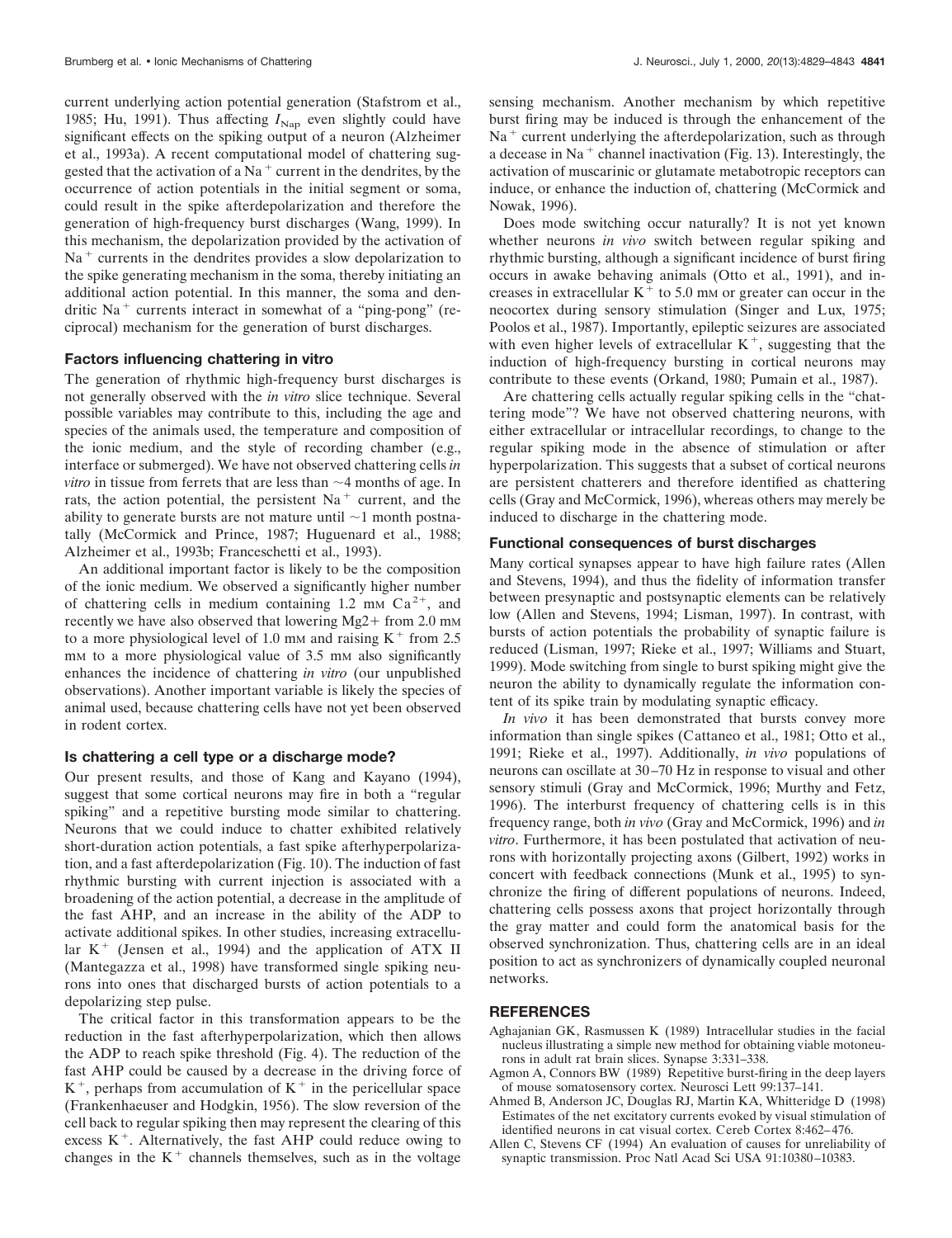Alsen C (1983) Biological significance of peptides from *Anemonia sulcata*. FASEB J 42:101–108.

- Alzheimer, C, Schwindt, PC, Crill, WE (1993a) Modal gating of Na<sup>+</sup> channels as a mechanism of persistent  $Na<sup>+</sup>$  current in pyramidal neurons from rat and cat sensorimotor cortex. J Neurosci 13:660–673.
- Alzheimer C, Schwindt PC, Crill WE (1993b) Postnatal development of a persistent Na<sup>+</sup> current in pyramidal neurons from rat sensorimotor cortex. J Neurophysiol 69:290–292.
- Azouz R, Jensen MS, Yaari Y (1996) Ionic basis of spike afterdepolarization and burst generation in adult rat hippocampal CA1 pyramidal cells. J Physiol (Lond) 492:211–223.
- Bair W, Koch C, Newsome W, Britten K (1994) Power spectrum analysis of bursting cells in area MT in the behaving monkey. J Neurosci 14:2870–2892.
- Baranyi A, Szente MB, Woody CD (1993) Electrophysiological characterization of different types of neurons recorded *in vivo* in the motor cortex of the cat. I. Patterns of firing activity and synaptic responses. J Neurophysiol 69:1850–1864.
- Brau ME, Nau C, Hempelmann G, Vogel W (1995) Local anesthetics potently block a potential insensitive potassium channel in myelinated nerve. J Gen Physiol 105:485–505.
- Calvin WH, Sypert GW (1976) Fast and slow pyramidal tract neurons: an intracellular analysis of their contrasting repetitive firing properties in the cat. J Neurophysiol 39:420–434.
- Cattaneo A, Maffei L, Morrone C (1981) Patterns in the discharge of simple and complex visual cortical cells. Proc R Soc Lond B Biol Sci B212:279–297.
- Chagnac-Amitai Y, Luhmann HJ, Prince DA (1990) Burst generating and regular spiking layer 5 pyramidal neurons of rat neocortex have different morphological features. J Comp Neurol 296:598–613.
- Chao TI, Alzheimer C (1995) Effects of phenytoin on the persistent Na+ current of mammalian CNS neurones. NeuroReport 6:1778-1780.
- Chen W, Zhang JJ, Hu GY, Wu CP (1996) Different mechanisms underlying the repolarization of narrow and wide action potentials in pyramidal cells and interneurons of cat motor cortex. Neuroscience 71:57–68.
- Connors BW, Prince DA (1982) Effects of local anesthetic QX-314 on the membrane properties of hippocampal pyramidal neurons. J Pharmacol Exp Ther 220:476–481.
- Crill WE (1996) Persistent sodium current in mammalian central neurons. Annu Rev Physiol 58:349–362.
- Erisir A, Lau D, Rudy B, Leonard CS (1999) Function of specific  $K^+$ channels in sustained high-frequency firing of fast-spiking neocortical interneurons. J Neurophysiol 82:2476–2489.
- Evarts EV (1962) Spontaneous discharge of single neurons during sleep and waking. Science 135:726–728.
- Evarts EV (1964) Temporal patterns of discharge of pyramidal tract neurons during sleep and waking in the monkey. J Neurophysiol 27:152–171.
- Franceschetti S, Buzio S, Panzica F, Avanzini G (1993) Expression of intrinsic bursting properties in neurons of mature sensorimotor cortex. Neurosci Lett 162:25–28.
- Franceschetti S, Guatteo E, Panzica F, Sancini Wanke E, Avanzini G (1995) Ionic mechanisms underlying burst firing in pyramidal neurons: intracellular study in rat sensorimotor cortex. Brain Res 696:127–139.
- Frankenhaeuser B, Hodgkin AL (1956) The after-effects of impulses in the giant nerve fibers of *loglio*. J Physiol (Lond) 131:341–376.
- Frankenhaeuser B, Hodgkin AL (1957) The action of calcium on the electrical properties of squid axons. J Physiol (Lond) 137:218–244.
- French CP, Sah P, Buckett KL, Gage PW (1990) A voltage-dependent persistent sodium current in mammalian hippocampal neurons. J Gen Physiol 95:1139–1157.
- Friedman A, Gutnick MJ (1989) Intracellular calcium and control of burst generation in neurons of guinea-pig neocortex *in vitro*. Eur J Neurosci 1:374–381.
- Gilbert CD (1992) Horizontal integration and cortical dynamics. Neuron 9:1–13.
- Gilly WF, Armstrong CM (1984) Threshold channels: a novel type of sodium channel in squid giant axon. Nature 309:448–450.
- Gray CM, McCormick DA (1996) Chattering cells: superficial pyramidal neurons contributing to the generation of synchronous oscillations in the visual cortex. Science 274:109–113.
- Gray CM, di Prisco GV (1997) Stimulus-dependent neuronal oscillations and local synchronization in striate cortex of the alert cat. J Neurosci 17:3239–3253.
- Gray CM, Singer W (1989) Stimulus-specific neuronal oscillations in orientation columns of cat visual cortex. Proc Natl Acad Sci USA 86:1698–1702.
- Guatteo E, Franceschetti S, Bacci A, Avanzini G, Wanke E (1996) A TTX-sensitive conductance underlying burst firing in isolated pyramidal neurons from rat neocortex. Brain Res 741:1–12.
- Hansen AJ (1985) Effect of anoxia on ion distribution in the brain. Physiol Rev 65:101–148.
- Helmchen F, Svoboda K, Denk W, Tank DW (1999) In vivo dendritic calcium dynamics in deep-layer cortical pyramidal neurons. Nat Neurosci 2:989–996.
- Hille B (1968) Charges and potentials at the nerve surface divalent ions and pH. J Gen Physiol 51:221–236.
- Hille B (1992) Ionic channels of excitable membranes. Sunderland, MA: Sinauer.
- Horikawa K, Armstrong WE (1988) A versatile means of intracellular labeling: injection of biocytin and its detection with avidin conjugates. J Neurosci Methods 25:1–11.
- Hu GY (1991) Effects of depolarization and QX-314 injection on slow prepotentials in rat hippocampal pyramidal neurons *in vitro*. Acta Physiol Scand 141:235–240.
- Huguenard JR, Hamill OP, Prince DA (1988) Developmental changes in  $Na<sup>+</sup>$  conductance in rat neocortical neurons: appearance of a slowly inactivating component. J Neurophysiol 59:778–795.
- Istvan PJ, Zarzecki P (1994) Intrinsic discharge patterns and somatosensory inputs for neurons in raccoon primary somatosensory cortex. J Neurophysiol 72:2827–2839.
- Jensen MS, Azouz R, Yaari Y (1994) Variant firing patterns in rat hippocampal pyramidal cells modulated by extracellular potassium. J Neurophysiol 71:831–839.
- Jensen MS, Azouz R, Yaari Y (1996) Spike after-depolarization and burst generation in adult rat hippocampal CA1 pyramidal cells. J Physiol (Lond) 492:199–210.
- Kang Y, Kayano F (1994) Electrophysiological and morphological characteristics of layer VI pyramidal cells in the cat motor cortex. J Neurophysiol 72:578–591.
- Kay AR, Sugimori M, Llinas R (1998) Kinetic and stochastic properties of a persistent sodium current in mature guinea pig cerebellar purkinje cells. J Neurophysiol 80:1167–1179.
- Kitagawa H, Nishimura Y, Yamamoto T (1999) Synaptic excitability of the burst firing neurons in cat sensorimotor cortex in vitro. Brain Res 842:101–108.
- Lancaster B, Nicoll RA (1987) Properties of two calcium-activated hyperpolarizations in rat hippocampal neurones. J Physiol (Lond) 389:187–203.
- Lisman JE (1997) Bursts as a unit of neural information: making unreliable synapses reliable. Trends Neurosci 20:38–43.
- Llinas RR (1988) The intrinsic electrophysiological properties of mammalian neurons: insights into central nervous system function. Science 242:1654–1664.
- Mantegazza M, Franceschetti S, Avanzini G (1998) Anemone toxin (ATX II)-induced increase in persistent sodium current: effects on the firing properties of rat neocortical pyramidal neurones. J Physiol (Lond) 507:105–116.
- Mason A, Larkman A (1990) Correlations between morphology and electrophysiology of pyramidal neurons in slices of rat visual cortex. II. Electrophysiology. J Neurosci 10:1415–1428.
- Mattia D, Kawasaki H, Avoli M (1997) In vitro electrophysiology of rat subicular bursting neurons. Hippocampus 7:48–57.
- McCormick DA, Nowak L (1996) Possible cellular mechanisms for arousal-induced higher frequency oscillations: acetylcholine and ACPD induce repetitive burst firing in visual cortical neurons. Soc Neurosci Abstr 22:644.
- McCormick DA, Pape HC (1990) Noradrenergic and serotonergic modulation of a hyperpolarization-activated cation current in thalamic relay neurones. J Physiol (Lond) 431:319–342.
- McCormick DA, Prince DA (1987) Post-natal development of electrophysiological properties of rat cerebral cortical pyramidal neurones. J Physiol (Lond) 393:743–762.
- McCormick DA, Connors BW, Lighthall JW, Prince DA (1985) Comparative electrophysiology of pyramidal and sparsely spiny stellate neurons of the neocortex. J Neurophysiol 54:782–806.
- Munk MHJ, Nowak LG, Nelson JI, Bullier J (1995) Structural basis of cortical synchronization II. Effects of cortical lesions. J Neurophysiol 74:2401–2414.